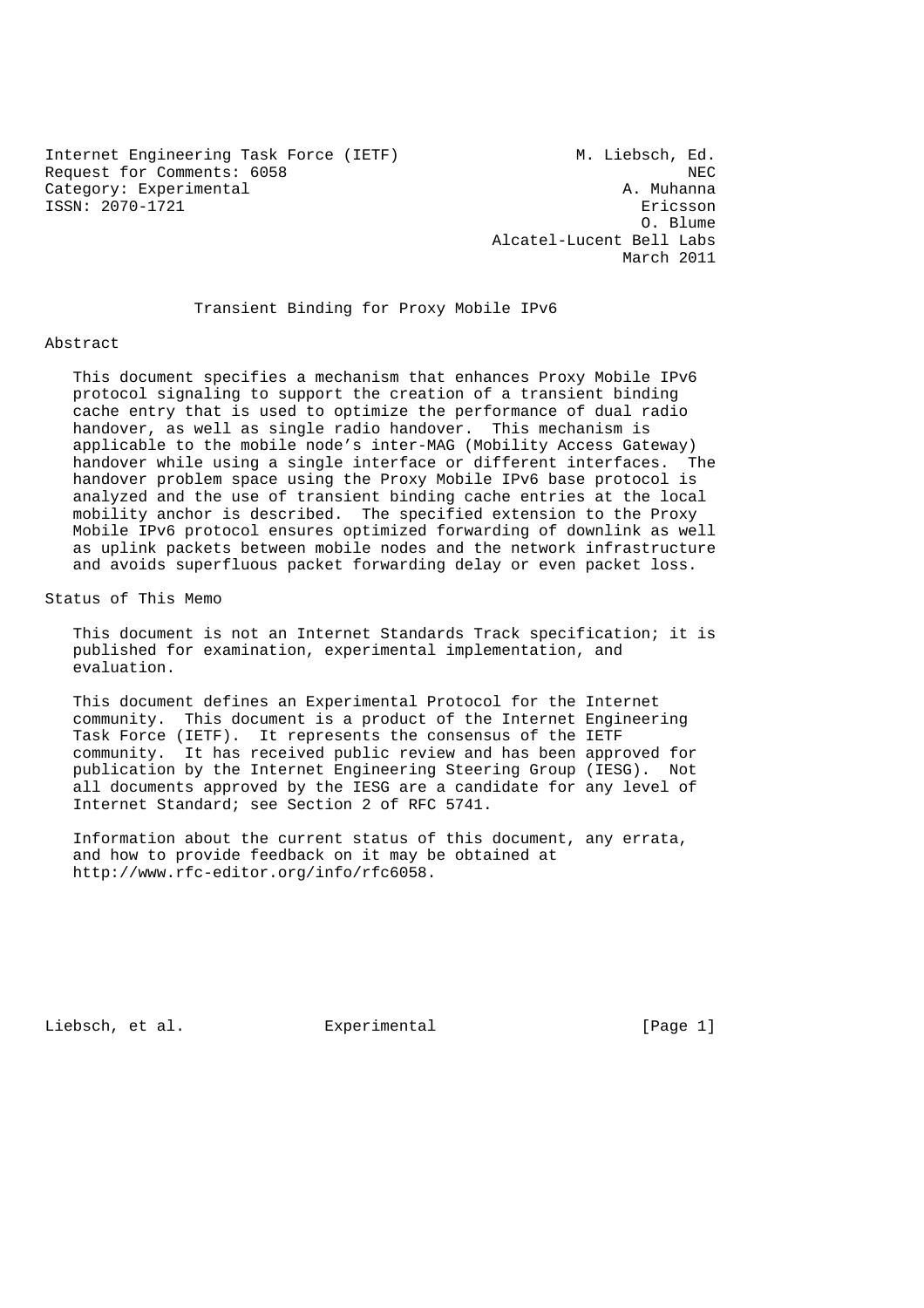## Copyright Notice

 Copyright (c) 2011 IETF Trust and the persons identified as the document authors. All rights reserved.

 This document is subject to BCP 78 and the IETF Trust's Legal Provisions Relating to IETF Documents (http://trustee.ietf.org/license-info) in effect on the date of publication of this document. Please review these documents carefully, as they describe your rights and restrictions with respect to this document. Code Components extracted from this document must include Simplified BSD License text as described in Section 4.e of the Trust Legal Provisions and are provided without warranty as described in the Simplified BSD License.

Liebsch, et al. Experimental [Page 2]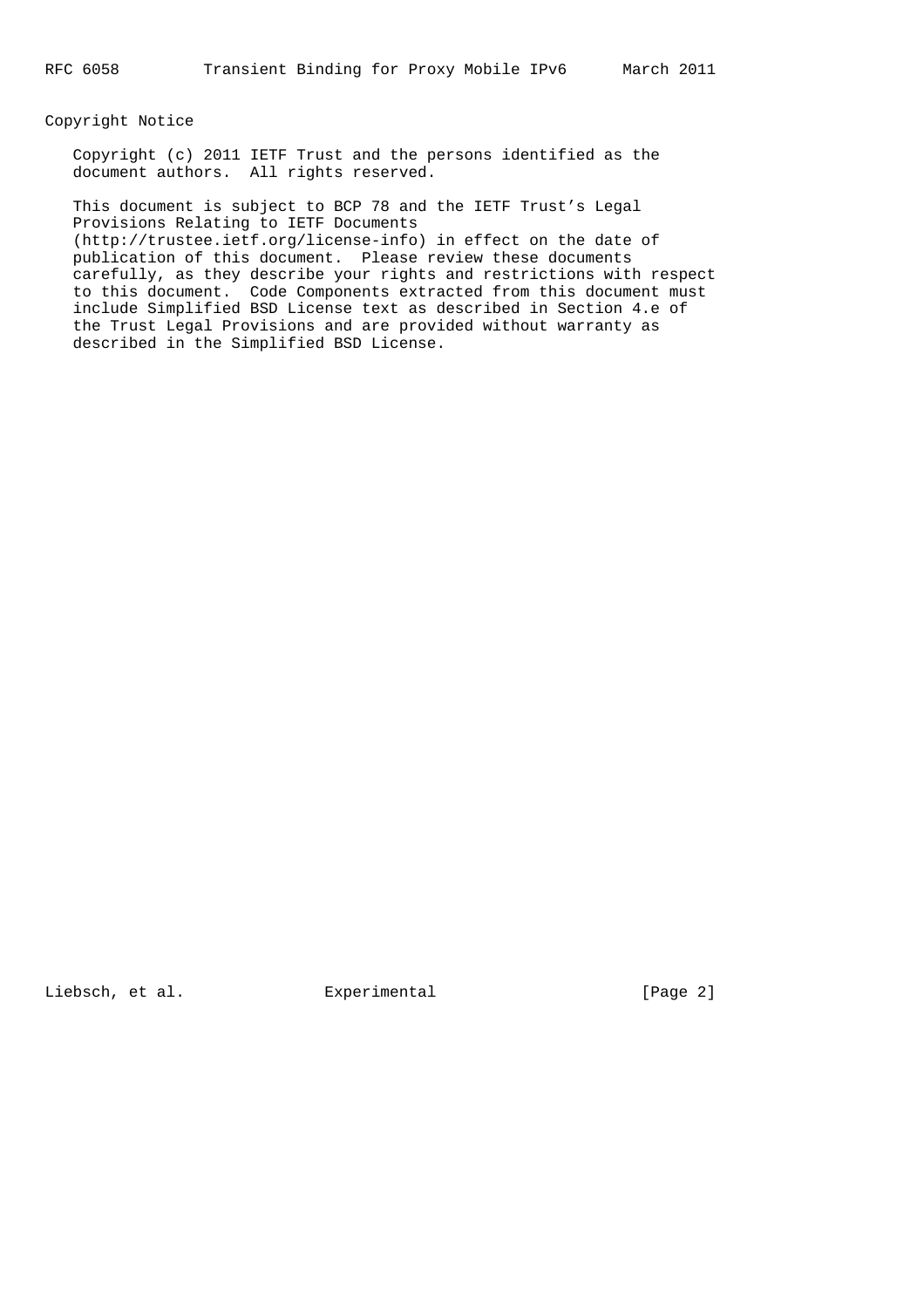# Table of Contents

|             | 2.1. Conventions Used in This Document 5                                                      |
|-------------|-----------------------------------------------------------------------------------------------|
|             | 2.2. Terminology and Functional Components 5                                                  |
|             |                                                                                               |
|             |                                                                                               |
|             |                                                                                               |
|             | 3.2.1. Issues with Downlink Traffic 7                                                         |
|             |                                                                                               |
|             |                                                                                               |
|             | 4. Use of Transient Binding Cache Entries 11                                                  |
|             |                                                                                               |
|             | 4.2. Impact on Binding Management 13                                                          |
|             | 4.3. Role of the LMA and nMAG in Transient State Control 14                                   |
|             | 4.3.1. Control at the nMAG 14                                                                 |
|             | 4.3.2. Control at the LMA 15                                                                  |
|             | 4.4. LMA Forwarding State Diagram 15                                                          |
|             |                                                                                               |
|             |                                                                                               |
|             | 4.6.1. Initiation of a Transient BCE 19                                                       |
|             | 4.6.2. Activation of a Transient BCE 20                                                       |
|             |                                                                                               |
|             |                                                                                               |
|             |                                                                                               |
|             |                                                                                               |
|             |                                                                                               |
|             |                                                                                               |
|             |                                                                                               |
|             | 8. Protocol Configuration Variables 26                                                        |
|             | 9. Contributors $\dots\dots\dots\dots\dots\dots\dots\dots\dots\dots\dots\dots\dots\dots\dots$ |
|             |                                                                                               |
|             |                                                                                               |
|             |                                                                                               |
|             |                                                                                               |
| Appendix A. | Example Use Cases for Transient BCE 28                                                        |
| A.1.        | Use Case for Single Radio Handover 28                                                         |
| A.2.        | Use Case for Dual Radio Handover 30                                                           |
| Appendix B. | Applicability and Use of Static Configuration at                                              |
|             |                                                                                               |
| B.1.        | Early Uplink Traffic from the nMAG 33                                                         |
| B.2.        | Late Uplink Traffic from the pMAG 33                                                          |
| B.3.        | Late Switching of Downlink Traffic to nMAG 34                                                 |
|             |                                                                                               |

Liebsch, et al. Experimental [Page 3]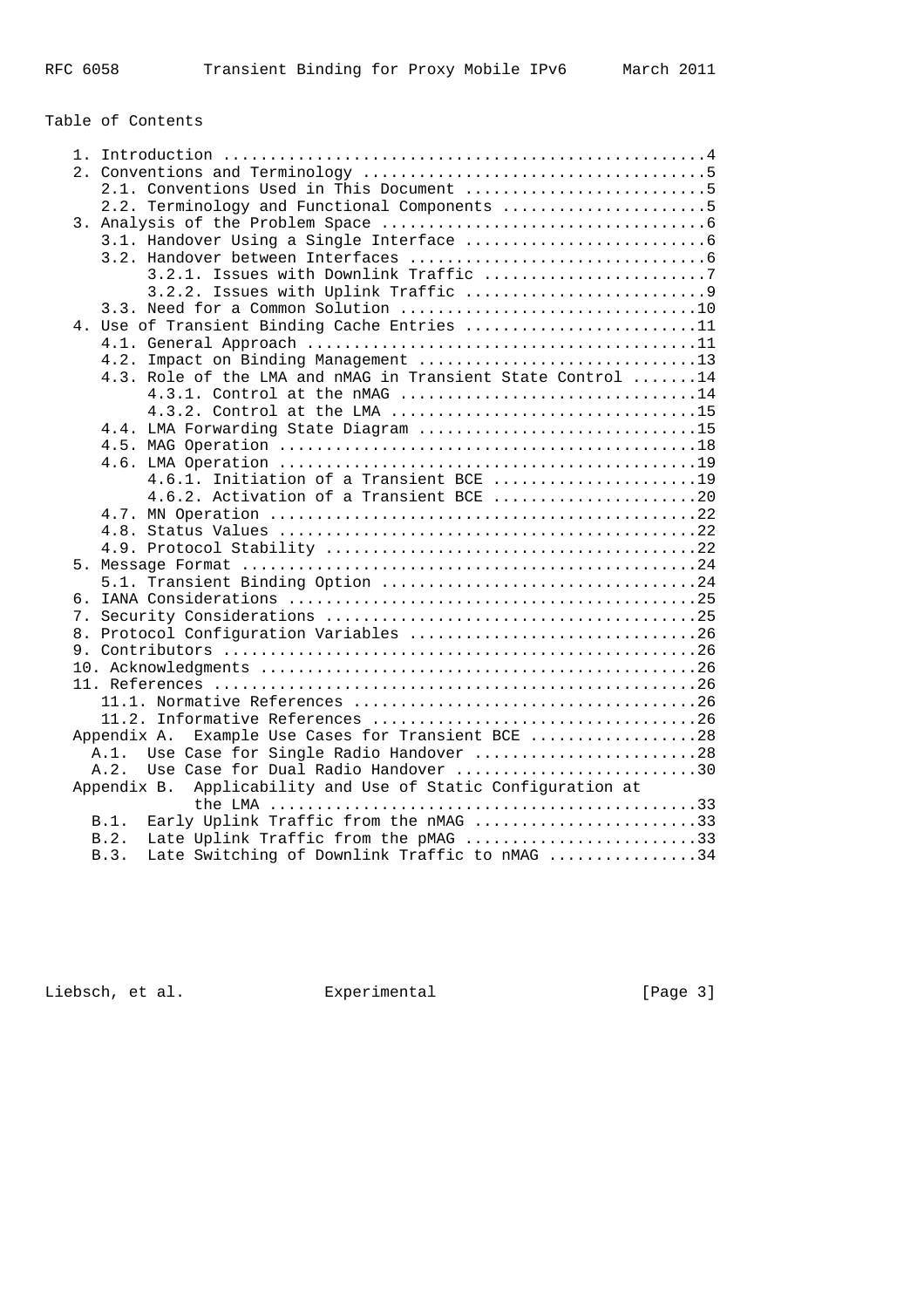# 1. Introduction

 The IETF specified Proxy Mobile IPv6 (PMIPv6) [RFC5213] as a protocol for network-based localized mobility management, which takes basic operation for registration, tunnel management, and deregistration into account. In order to eliminate the risk of lost packets, this document specifies an extension to PMIPv6 that utilizes a new mobility option in the Proxy Binding Update (PBU) and the Proxy Binding Acknowledgement (PBA) between the new Mobility Access Gateway (nMAG) and the Local Mobility Anchor (LMA).

 According to the PMIPv6 base specification, an LMA updates a mobile node's (MN's) Binding Cache Entry (BCE) and switches the forwarding tunnel after receiving a Proxy Binding Update (PBU) message from the mobile node's new MAG (nMAG). At the same time, the LMA disables the forwarding entry towards the mobile node's previous MAG (pMAG). In case of an inter-technology handover, the mobile node's handover target interface must be configured according to the Router Advertisement being sent by the nMAG. Address configuration as well as possible access-technology-specific radio bearer setup may delay the complete set up of the mobile node's new interface before it is ready to receive or send data packets. In case the LMA performs operation according to [RFC5213] and forwards packets to the mobile node's new interface after the reception of the PBU from the nMAG, some packets may get lost or experience major packet delay. The transient BCE extension, as specified in this document, increases handover performance (optimized packet loss and forwarding delay) experienced by MNs, which have multiple network interfaces implemented while handing over from one interface to the other. The transient BCE extension also increases handover performance for single radio MNs, which build on available radio layer forwarding mechanisms, hence re-use existing active handover techniques.

 Some implementation-specific solutions, such as static configuration on the LMA to accept uplink packets from the old MAG in addition to accepting packets from the new MAG for a short duration during the handover and buffering at the new MAG, can help to address some of the issues identified in this document. Please see Appendix B for more details. A dynamic solution by means of the proposed protocol operation helps to optimize the performance for a variety of handover situations and different radio characteristics.

 Additionally, this document specifies an advanced binding cache management mechanism at the LMA according to well-defined transient BCE states. This mechanism ensures that forwarding states at LMAs are inline with the different handover scenarios. During a transient state, a mobile node's BCE refers to two proxy Care-of-Address (Proxy-CoA) entries, one from the mobile node's pMAG, another from

Liebsch, et al. Experimental [Page 4]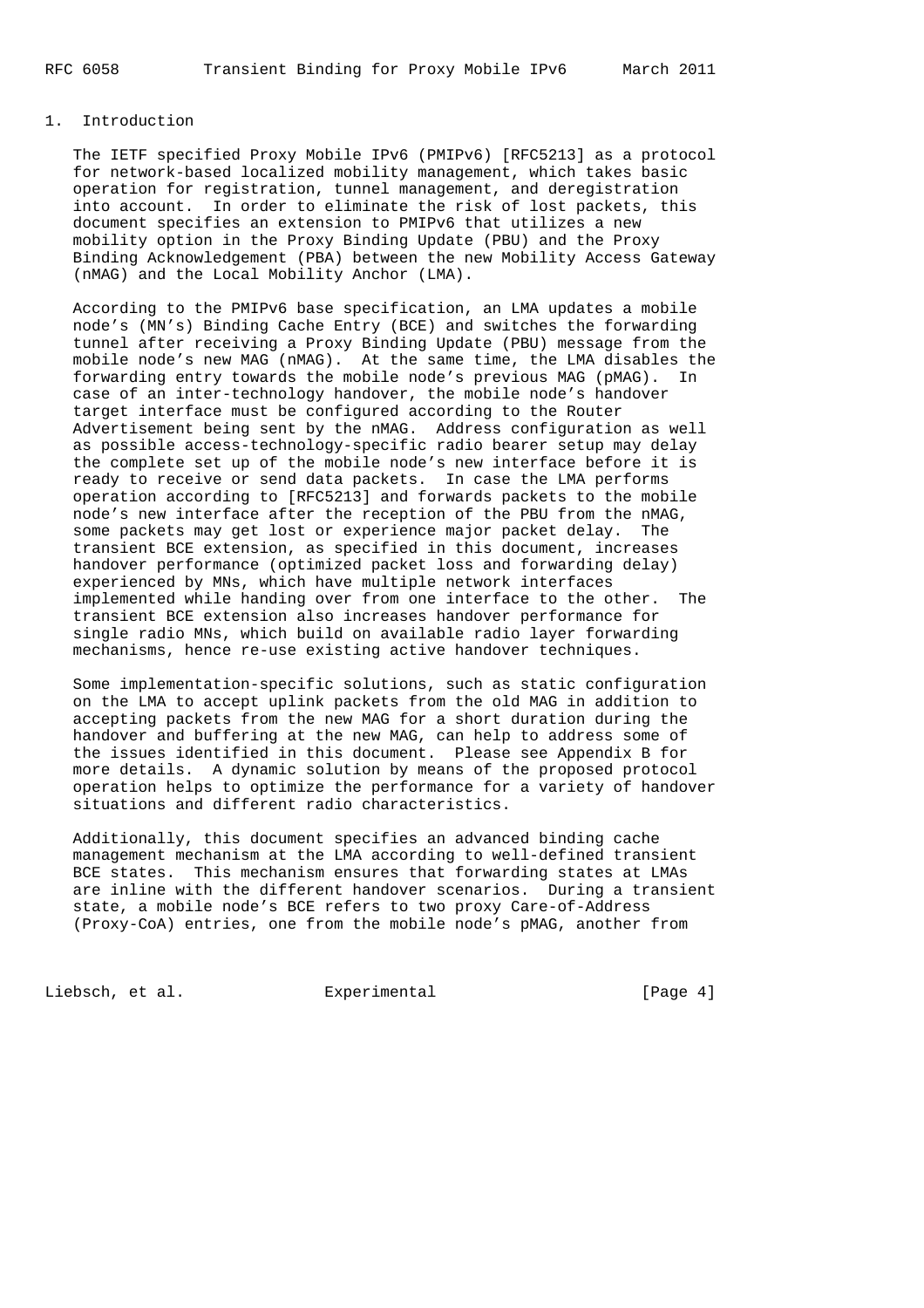its nMAG. MAGs can establish settings of a transient binding on the LMA by means of signaling. An LMA can establish or change the settings of a transient binding according to events, such as a timeout, a change of the radio technology due to a handover, or a completed set up of a radio bearer or configuration of an MN's IP address. Such an event may also be triggered by other protocols, e.g., Authentication, Authorization, and Accounting (AAA) messages. This document specifies advanced binding cache control by means of a Transient Binding option, which can be used with PMIPv6 signaling to support transient BCEs. Furthermore, this document specifies forwarding characteristics according to the current state of a binding to switch the forwarding tunnel at the LMA from the pMAG to the nMAG during inter-MAG handover according to the handover conditions. As a result of transient binding support, handover performance can considerably be improved to smooth an MN's handover without introducing major complexity into the system.

- 2. Conventions and Terminology
- 2.1. Conventions Used in This Document

 The key words "MUST", "MUST NOT", "REQUIRED", "SHALL", "SHALL NOT", "SHOULD", "SHOULD NOT", "RECOMMENDED", "MAY", and "OPTIONAL" in this document are to be interpreted as described in [RFC2119].

- 2.2. Terminology and Functional Components
	- o IF Interface. Any network interface, which offers a mobile node wireless or wired access to the network infrastructure. In case a mobile node has multiple interfaces implemented, they are numbered (IF1, IF2, etc.).
	- o Transient Binding Cache Entry. A temporary state of the mobile node Binding Cache Entry that defines the forwarding characteristics of the mobile node forwarding tunnels to the nMAG and pMAG. This transient BCE state is created when the Transient Binding option is included in the PBU and PBA as specified in this document. The LMA forwards the mobile node traffic according to current transient BCE characteristics as specified in this document. The transient BCE state is transparent to the pMAG.
	- o Active Binding Cache Entry. A valid mobile node Binding Cache Entry according to [RFC5213], which is not in transient state.

Liebsch, et al. Experimental [Page 5]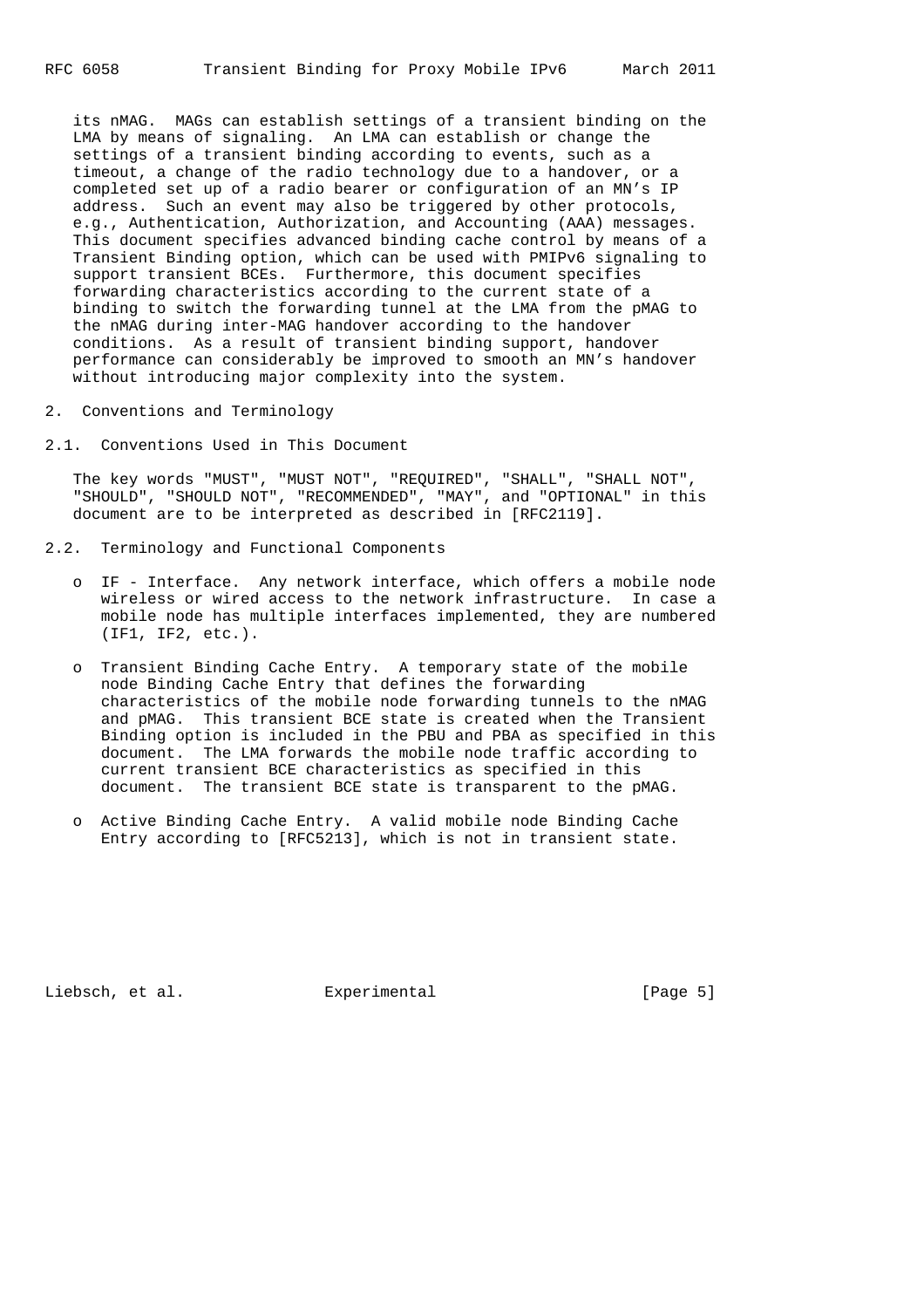#### 3. Analysis of the Problem Space

 This section summarizes the analysis of the handover problem space for inter-technology handover as well as intra-technology handover when using the PMIPv6 protocol as in [RFC5213].

## 3.1. Handover Using a Single Interface

 In some active handover scenarios, it is necessary to prepare the nMAG as the handover target prior to the completion of the link-layer handover procedures. Packets sent by the LMA to the nMAG before the completion of the link-layer handover procedure will be lost unless they are buffered.

 In some systems, the nMAG will be the recipient of uplink traffic prior to the completion of the procedure that would result in the PBU/PBA handshake. These packets cannot be forwarded to the LMA.

 During an intra-technology handover, some of the MN's uplink traffic may still be in transit through the pMAG. Currently, and as per the PMIPv6 base protocol [RFC5213], the LMA forwards the MN's uplink traffic received from a tunnel only as long as the source IP address of the MN's uplink traffic matches the IP address of the mobile node's registered Proxy-CoA in the associated BCE. As a result, packets received at the LMA from the MN's pMAG after the LMA has already switched the tunnel to point to the nMAG will be dropped.

# 3.2. Handover between Interfaces

 In client-based mobility protocols, the handover sequence is fully controlled by the MN, and the MN updates its binding and associated routing information at its mobility anchor after IP connectivity has been established on the new link. On the contrary, PMIPv6 aims to relieve the MN from the IP mobility signaling, while the mobile node still controls link configuration during a handover. This introduces a problem during an MN's handover between interfaces. According to the PMIPv6 base protocol [RFC5213], the Access Authentication and the Proxy Binding Update (PBU) are triggered in the access network by the radio attach procedure, transparently for the MN. In addition, a delay for the MN's new interface's address configuration is not considered in the handover procedure. As a consequence, the immediate update of the MN's BCE after the PBU from the MN's nMAG has been received at the LMA impacts the performance of the MN's downlink traffic as well as its uplink traffic. Performance aspects of downlink as well as uplink traffic during a handover between interfaces are analyzed in the subsequent subsections.

Liebsch, et al. Experimental [Page 6]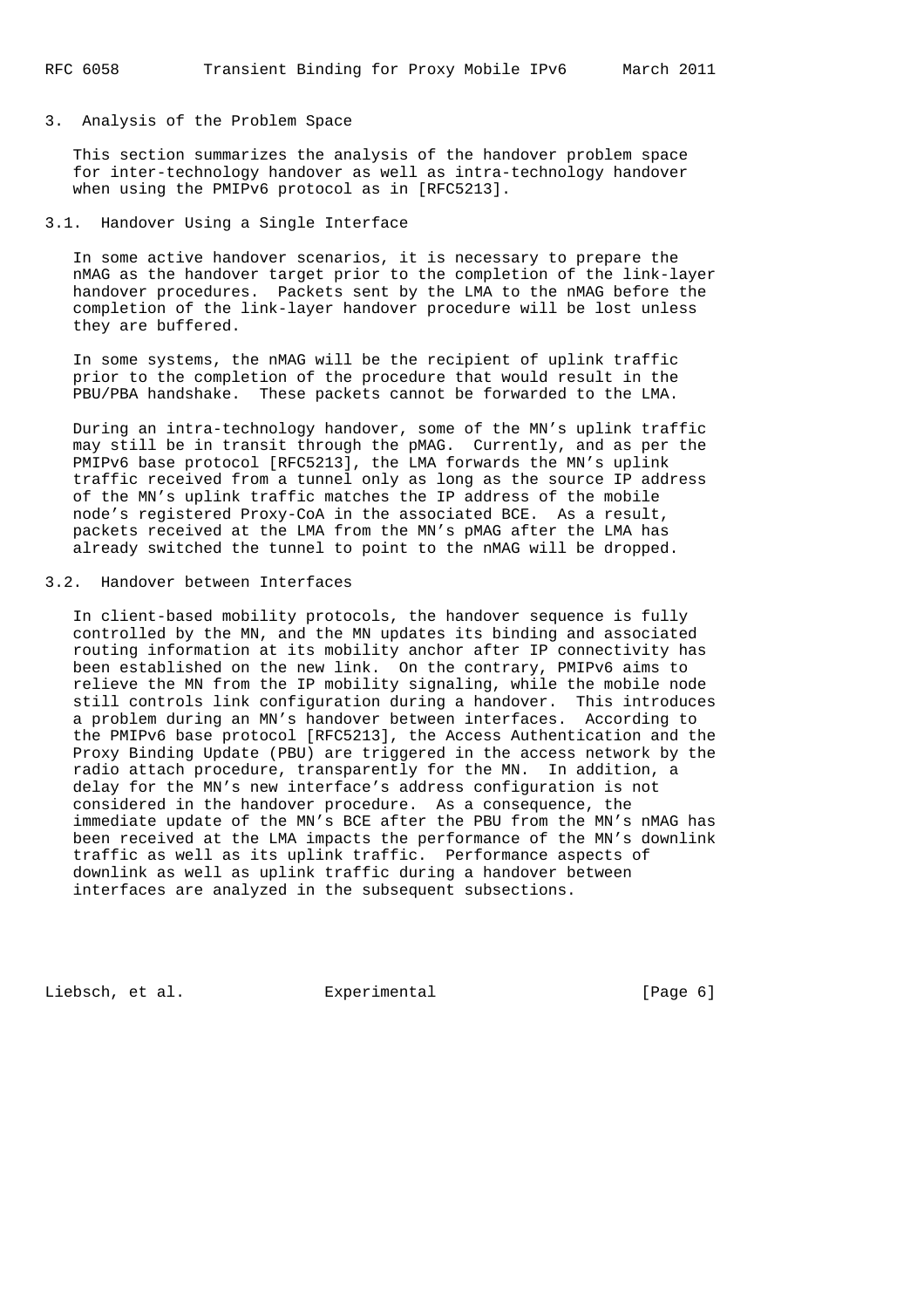# 3.2.1. Issues with Downlink Traffic

 Delay of availability of an MN's network interface can be caused by certain protocol operations that the MN needs to perform to configure its new interface, and these operations can take time. In order to complete the address auto-configuration on its new interface, the MN needs to send a Router Solicitation and awaits a Router Advertisement. Upon receiving a Router Advertisement from the new MAG, the MN can complete its address configuration and may perform Duplicate Address Detection (DAD) [RFC4862] on the new interface. Only then the MN's new interface is ready to receive packets.

 Address configuration can take more than a second to complete. If the LMA has already switched the mobile node tunnel to point to the nMAG and started forwarding data packets for the MN to the nMAG during this time, these data packets may get delayed or lost because the MN's new interface is not yet ready to receive data. However, delaying the PBU, which is sent from the new MAG to the LMA after the MN's new interface has attached to the network, is not possible, as the new MAG retrieves configuration data for the MN from the LMA in the PBA, such as the MN's Home Network Prefixes (HNPs) and the link local address to be used at the MAG.

 The aforementioned problem is illustrated in Figure 1, which assumes that the HNP(s) will be assigned under control of the LMA. Hence, the HNP option in the PBU, which is sent by the new MAG to the LMA, is set to ALL\_ZERO. An MN has attached to the network with interface (IF) IF1 and receives data on this interface. When the MN's new interface IF2 comes up and is detected by the new MAG, the new MAG sends a PBU and receives a PBA from the LMA. If the LMA decides to forward data packets for the MN via the new MAG, the new MAG has to buffer these packets until address configuration of the MN's new interface has completed and the MN's new interface is ready to receive packets. While setting up IF2, the MN may not reply to address resolution signaling [RFC4861], as sent by the new MAG [A]. If the MAG's buffer overflows or the MN cannot reply to address resolution signaling for too long, data packets for the MN are dropped and the MN can experience severe packet losses during an inter-access handover [B] until IF2 is ready to receive and send data  $[CI.$ 

Liebsch, et al. Experimental [Page 7]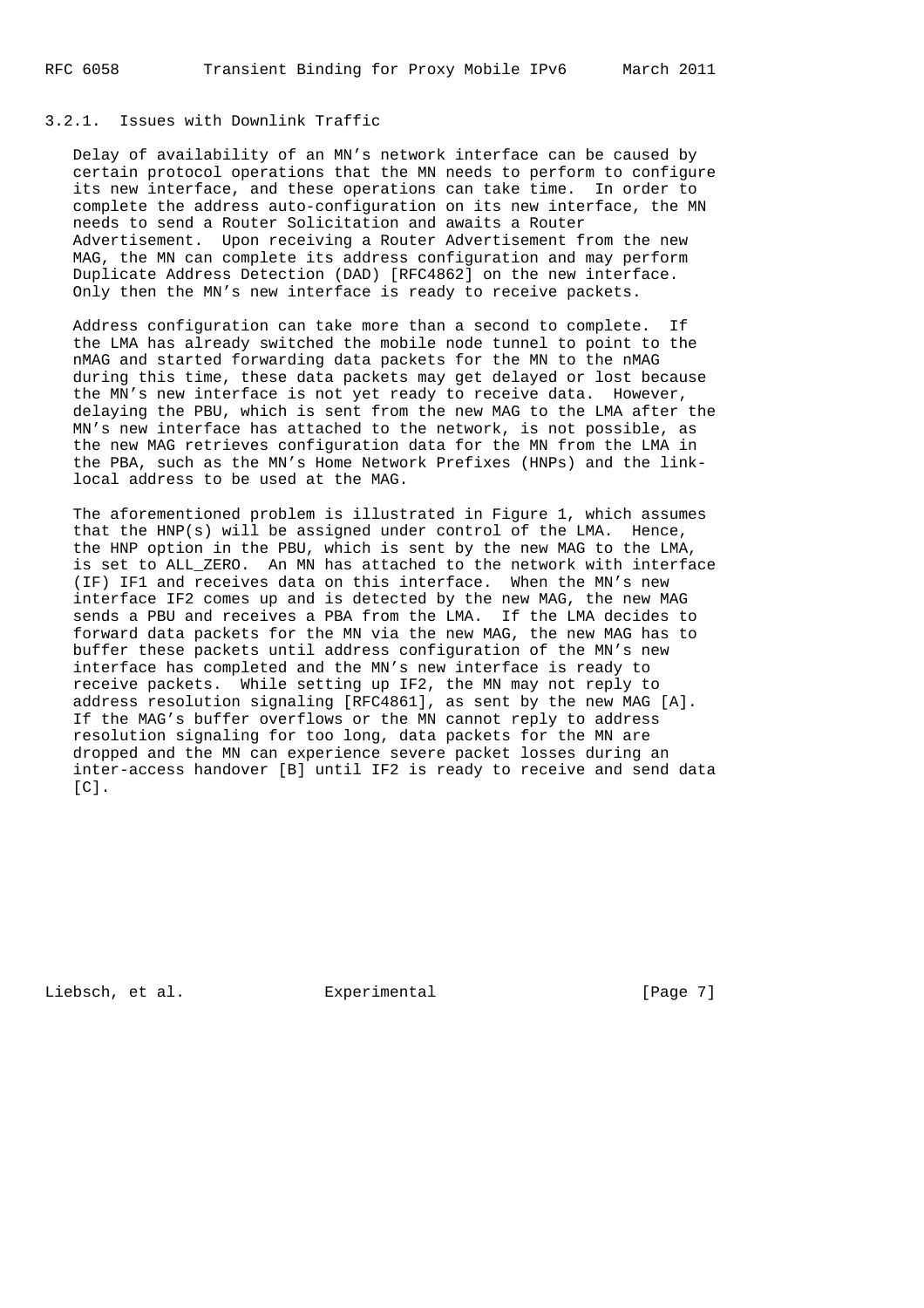

Figure 1: Issue with dual radio handover

 Another risk for a delay in forwarding data packets from a new MAG to the MN's IF2 can be some latency in setting up a particular access technology's radio bearer or access-specific security associations after the new MAG received the MN's HNP(s) from the LMA via the PBA signaling message.

 In case an access network needs the MN's IP address or HNP to set up a radio bearer between an MN's IF2 and the network infrastructure, the access network might have to wait until the nMAG has received the associated information from the LMA in the Proxy Binding Acknowledgment. Delay in forwarding packets from the nMAG to the MN's IF2 depends now on the latency in setting up the radio bearer.

Liebsch, et al. Experimental [Page 8]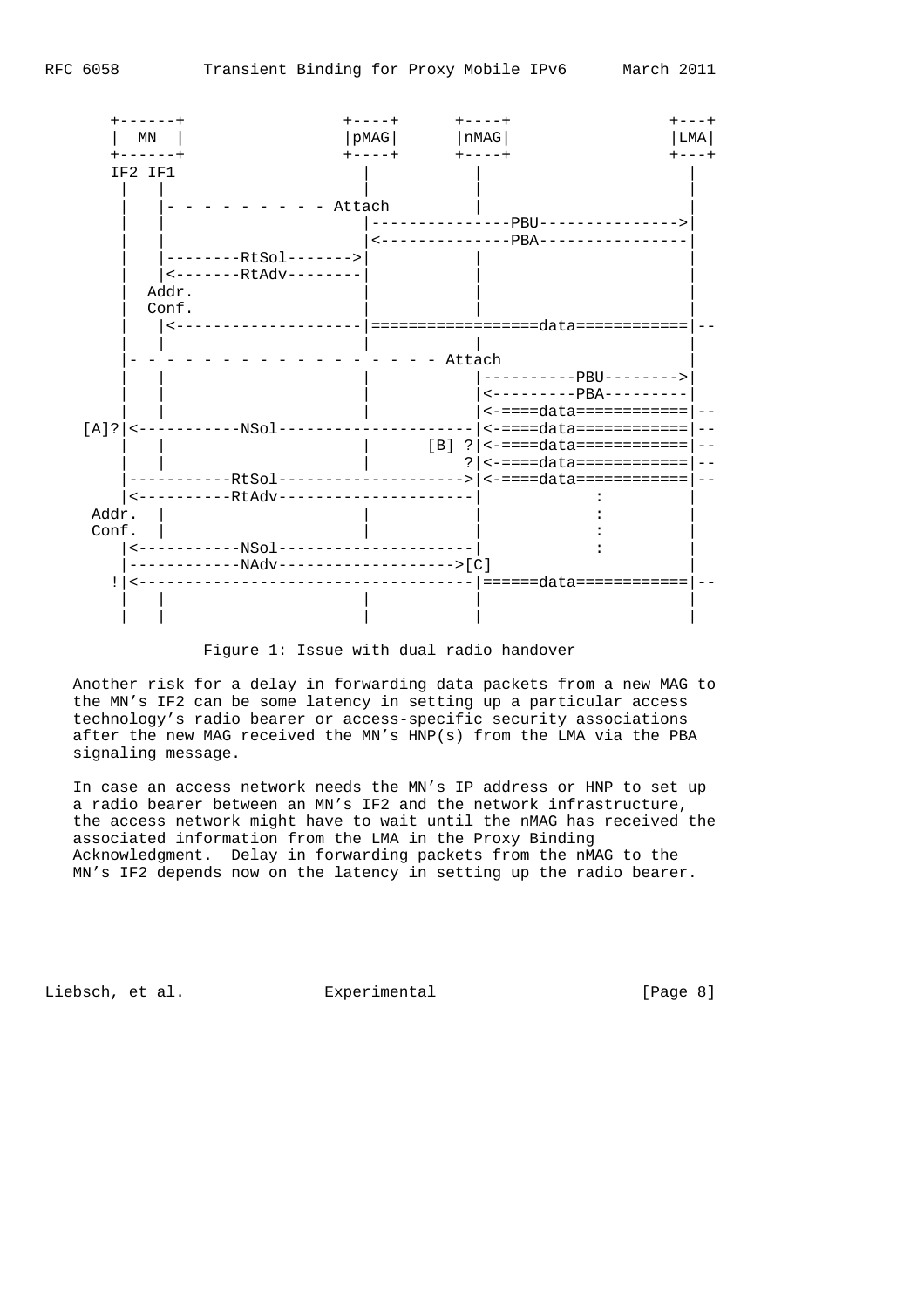A similar problem can occur in the case in which the setup of a required security association between the MN's IF2 and the network takes time and such a setup can be performed only after the MN's IP address or HNP is available on the nMAG.

 Both scenarios, as depicted above, can be found in [TS23.402], where the protocol sequence during a handover between different accesses considers a PMIPv6 handshake between the nMAG and the LMA to retrieve the MN's HNP(s) before access-specific operations can be completed.

#### 3.2.2. Issues with Uplink Traffic

 In the case of an inter-technology handover between two interfaces, the MN may be able to maintain connectivity on IF1 while it is completing address configuration on IF2. Such a handover mechanism is called "make-before-break" and can avoid uplink packet loss in client-based Mobile IP. However, in a PMIPv6 domain, the attachment of the MN on IF2 will cause the nMAG to send a PBU to the LMA, which will cause the LMA to update the BCE for this mobility session of the MN. According to Section 5.3.5 of the PMIPv6 base specification [RFC5213], the LMA may drop all subsequent packets being forwarded by the MN's pMAG due to the updated BCE, which refers now to the nMAG as a "Proxy-CoA".

 A further issue for uplink packets arises from differences in the time of travel between the nMAG and LMA in comparison with the time of travel between the pMAG and LMA. Even if the MN stops sending packets on IF1 before the PBU is sent (i.e., before it attaches IF2 to nMAG), uplink packets from pMAG may arrive at the LMA after the LMA has received the PBU from nMAG. Such a situation can, in particular, occur when the MN's previous link has a high delay (e.g., a Global System for Mobile Communications (GSM) link) and is slow compared to the handover target link. This characteristic is illustrated in Figure 2.

Liebsch, et al. Experimental [Page 9]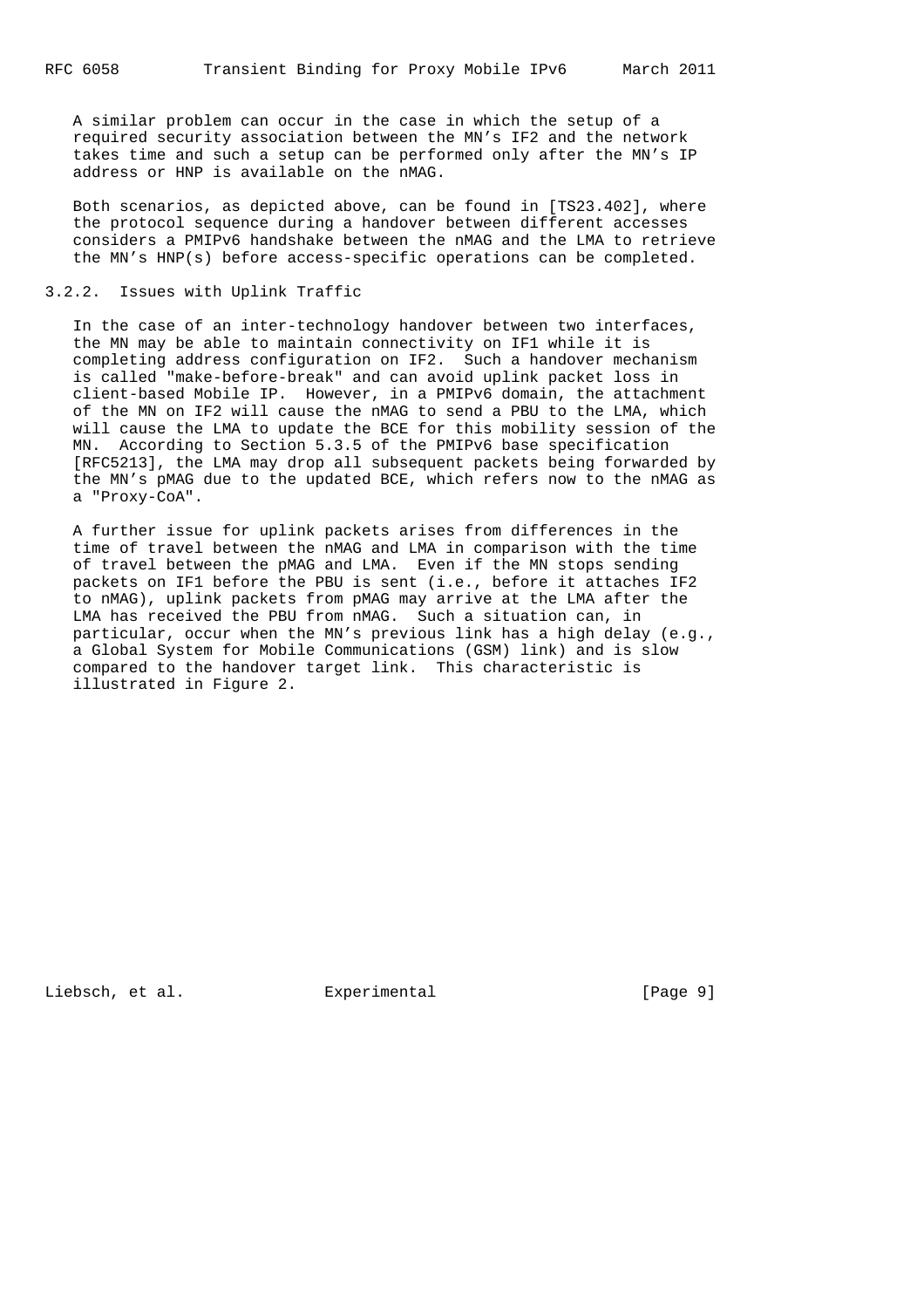



#### 3.3. Need for a Common Solution

 To reduce the risk of packet loss, some settings on an MN could be chosen appropriately to speed up the process of network interface configuration. Also, tuning some network parameters, such as increasing the buffer capacity on MAG components, could improve the handover performance. However, some network characteristics, such as access link delay or bearer setup latency, cannot be easily fine tuned to suit a particular handover scenario. Thus, a common solution that dynamically controls and enhances this handover complexity using a simple extension to the PMIPv6 base protocol is preferred.

 This document specifies transient BCEs as an extension to the PMIPv6 protocol. Set up and configuration of a transient BCE can be performed by means of extended PMIPv6 signaling messages between the MAG and the LMA component using a new Transient Binding mobility option. The transient BCE mechanism supports three clearly distinguished sequences of transient states to suit various handover scenarios and to improve handover performance for both inter- and intra-technology handover. As a result of using transient BCEs, excessive packet buffering at the nMAG during the MN's handover process is not necessary and packet losses and major jitter can be avoided.

Liebsch, et al. Experimental [Page 10]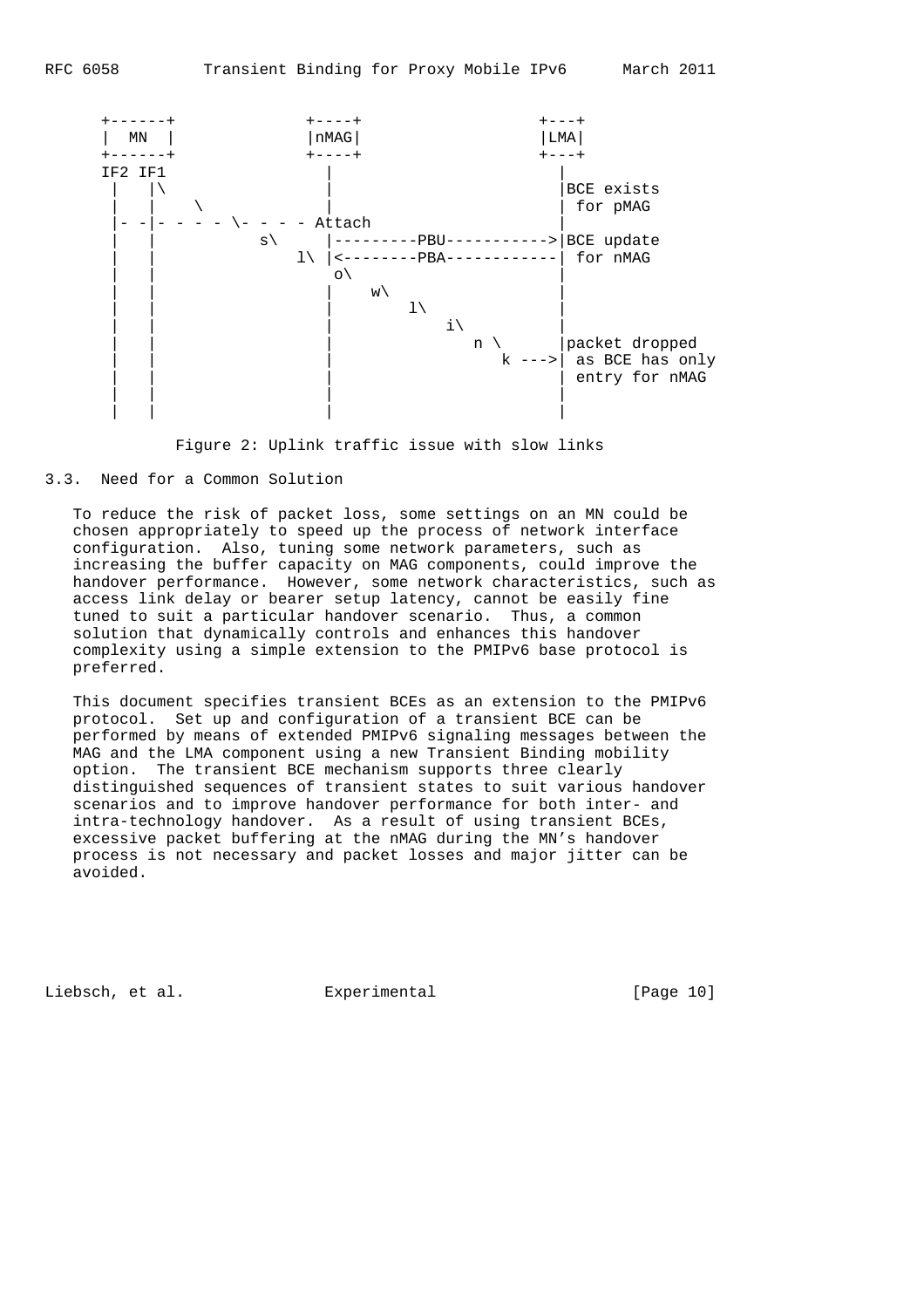# 4. Use of Transient Binding Cache Entries

# 4.1. General Approach

 The use of transient BCE during an MN's handover (HO) enables greater control on the forwarding of uplink (Ul) and downlink (Dl) traffic to harmonize handover performance characteristics with the capabilities of the handover source and target access networks. Updating of an MN's BCE at an LMA is split into different phases before and after the radio setup and IP configuration being associated with the MN's handover from a pMAG to an nMAG.

 The use of a transient BCE during an MN's handover splits into an initiation phase and a phase turning the transient BCE into an active BCE. Figure 3 illustrates the procedure to enter and leave a transient BCE during an MN's handover. As a result of the MN's attachment at the nMAG, the first PBU from the MN's nMAG can turn the MN's BCE at the LMA and the nMAG into transient state by including a Transient Binding option (Section 5.1). The LMA enters the nMAG as a further forwarding entry to the MN's BCE without deleting the existing forwarding entry and marks the BCE state as 'transient'. Alternatively, in case the nMAG does not include a Transient Binding option, the LMA can make the decision to use a transient BCE during an MN's handover and notify the nMAG about this decision by adding a Transient Binding option in the PBA. After receiving the PBA, the nMAG enters the MN's data, such as the assigned  $HNP(s)$ , into its Binding Update List (BUL) and marks the MN's binding with the LMA as 'transient', which serves as an indication to the nMAG that the transient BCE needs to be turned into an active BCE.

 During the transient state, the LMA accepts uplink packets from both MAGs, the pMAG and the nMAG, for forwarding. To benefit from the still available downlink path from pMAG to MN, the LMA forwards downlink packets towards the pMAG until the transient BCE is turned into an active BCE. Such a downlink forwarding characteristic is denoted as "late path switch" (L). During a dual radio handover, an MN can receive downlink packets via its previous interface; during a single radio handover, the late path switch supports re-using available forwarding mechanisms in the radio access network. Appendix A describes both use cases.

 Decisions about the classification of an MN's BCE as transient during a handover can be made either by the nMAG or the LMA. Detailed mechanisms showing how an nMAG or an LMA finds out to use a transient BCE procedure are out of scope of this document.

Liebsch, et al. Experimental [Page 11]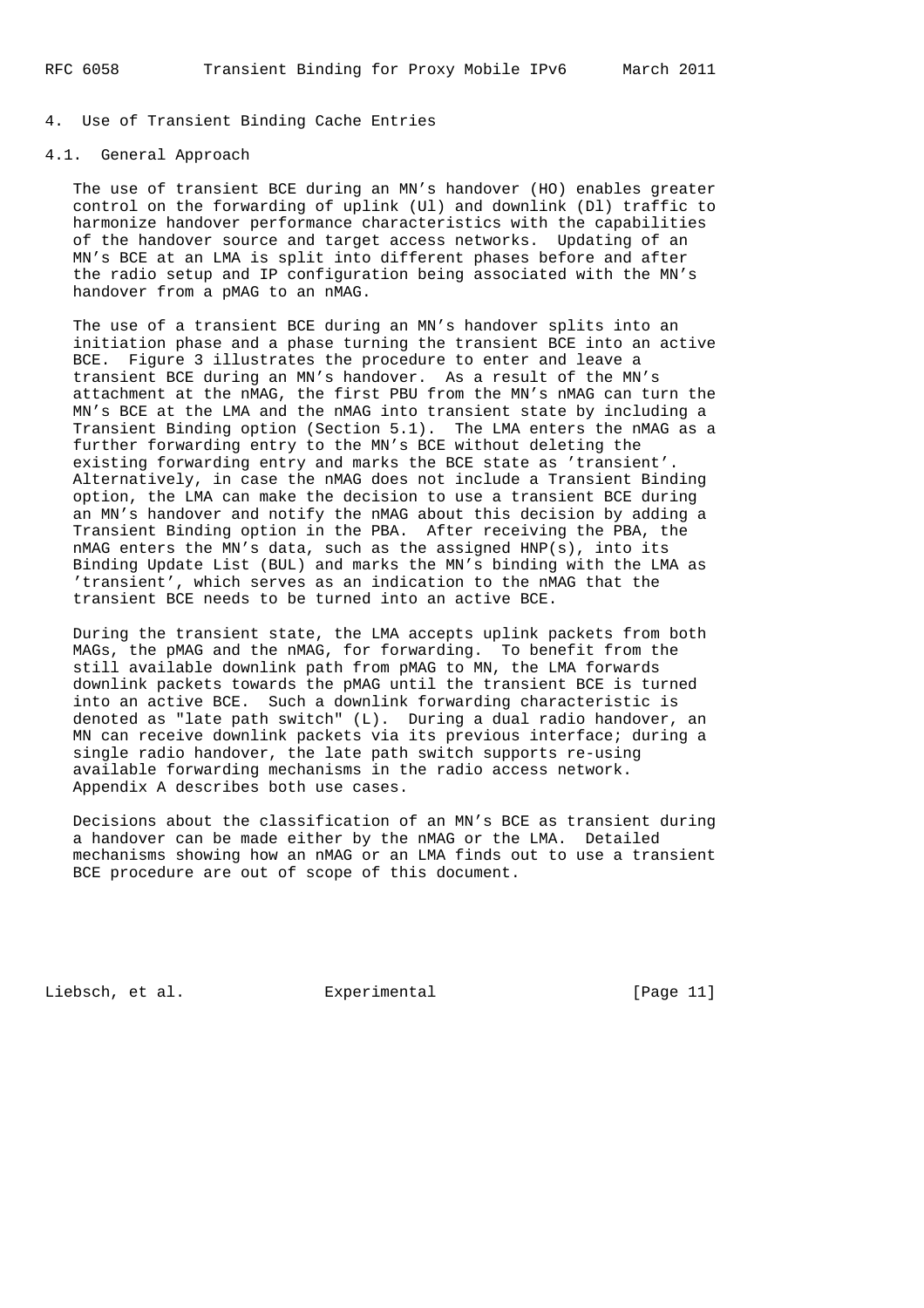RFC 6058 Transient Binding for Proxy Mobile IPv6 March 2011

 A transient BCE can be turned into an active BCE by different means, such as a timeout at the LMA, a PBU from the nMAG, which has no Transient Binding option included, or a deregistration PBU from the pMAG. As soon as the MN's BCE has been initiated to turn into an active BCE, the LMA switches the forwarding path for downlink packets from the pMAG to the nMAG.



 Figure 3: General mechanism and forwarding characteristics during handover with transient BCE

 This specification considers an optional state when turning the transient BCE into an active BCE of a transient BCE with a late path switch, which keeps the pMAG for some more time as the forwarding

Liebsch, et al. Experimental [Page 12]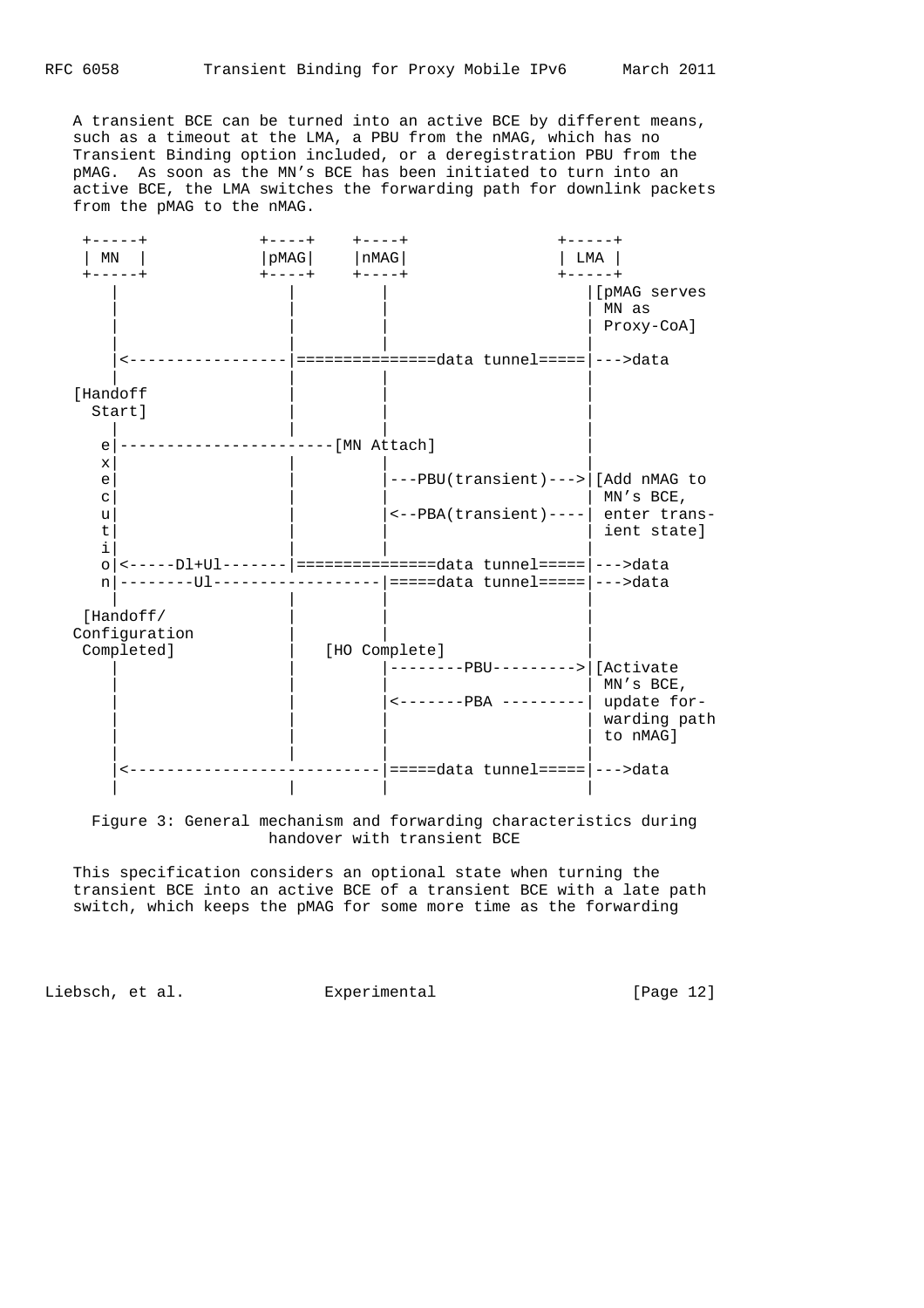entry in the transient BCE, solely to ensure forwarding of delayed uplink packets from the pMAG. This optional activation state has a lifetime associated, and termination does not need any signaling.

 Whether or not to enter this optional activation state is decided by the LMA. The LMA may take information about the access technology associated with the MN's pMAG and nMAG from the MN's BCE to decide if using the activation state is beneficial, e.g., since a slow link is associated with the pMAG and uplink packets from the pMAG may arrive delayed at the LMA.

 The Transient Binding option allows configuration of the transient BCE late path switch and signaling of associated settings. Signaling of the Transient Binding option and the LMA's decision whether or not to use an optional activation state defines the sequence through the clearly defined transient BCE states, as illustrated and described in Section 4.4. Section 4.2 describes the required extension to an LMA's binding cache to support transient BCE operation. Section 4.3 provides a concise overview about the possible roles of the nMAG and the LMA to control a transient BCE handover sequence. Details about the Transient Binding option and its use are described in Sections 4.5 and 4.6.

# 4.2. Impact on Binding Management

 The use of a transient BCE requires temporary maintenance of two forwarding entries in the MN's BCE at the LMA, one referring to the MN's pMAG and the other referring to its nMAG. Forwarding entries are represented according to [RFC5213] and comprise the interface identifier of the associated tunnel interface towards each MAG, as well as the associated access technology information.

 Each forwarding entry is assigned a forwarding rule to admit and control forwarding of uplink and downlink traffic to and from the associated MAG. Hence, according to this specification, a forwarding entry can have either a rule that allows only forwarding of uplink traffic from the associated MAG, or a rule that allows bidirectional forwarding from and to the associated MAG. At any time, only one of the two forwarding entries can have a bi-directional forwarding rule. The interface identifier and access technology type info can be taken from the PBU received at the LMA and linked to each forwarding entry accordingly.

 MAGs should maintain the status of an MN's binding and the lifetime associated with a transient BCE at the LMA in their binding update list. This is particularly important if the new MAG needs to explicitly turn a binding into an active BCE after the associated MN's new interface has proven to be ready to handle IP traffic.

Liebsch, et al. Experimental [Page 13]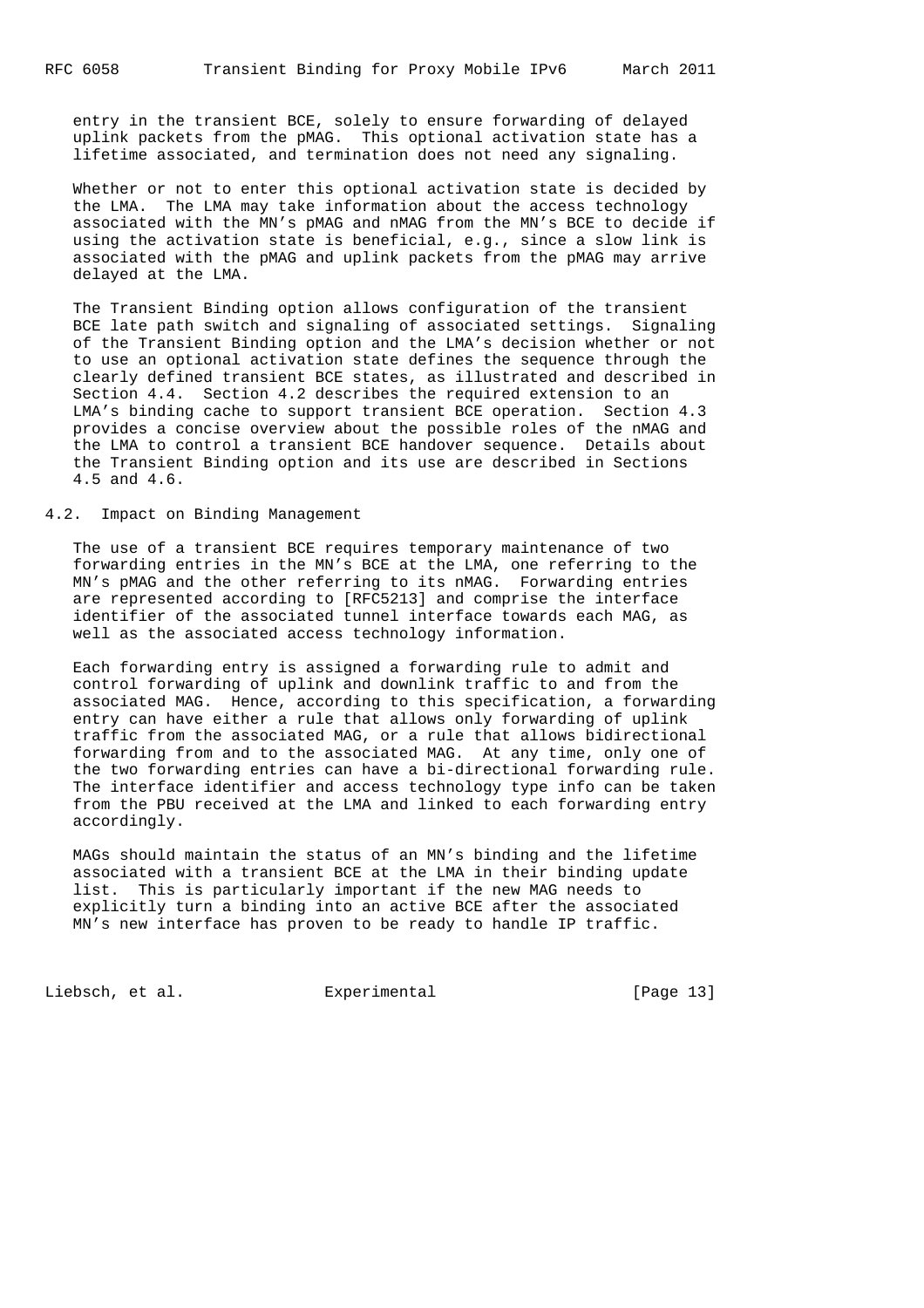4.3. Role of the LMA and nMAG in Transient State Control

 This section provides an overview about the nMAG's and the LMA's possibility to control a transient BCE. Please refer to the Protocol Operations sections for a detailed protocol description (Sections 4.5 and 4.6).

- 4.3.1. Control at the nMAG
	- Initiate a late path switch Since the nMAG needs to have knowledge about the nature of a handover to set the Handoff Indicator (HI) option in the PBU and whether or not the handover implies a change in the used radio interface or technology, the nMAG is a suitable entity to make the decision to delay the downlink path switch in a controlled manner by means of a transient BCE. The nMAG can make the decision to initiate a transient BCE handover for an MN only when it knows that the MN supports a delayed downlink path switch (Section 4.7) according to this specification. It may know this due to a number of factors. For instance, during dual radio handover, most cellular networks have controlled handovers where the network knows that the host is moving from one attachment to another. In this situation, the link-layer mechanism can inform the mobility functions that this is indeed a movement, not a new attachment and that the MN has sufficient control on its interfaces to support a transient BCE handover. Where no support from the link layer exists and no such indication can be provided to the nMAG by the network, the nMAG MUST assume that the host is incapable of this mode of operation and employ standard behavior as specified in [RFC5213]. In other words, the nMAG initiates a regular [RFC5213] handover.

 The nMAG is also a suitable entity to estimate a maximum delay until the new connection can be used, as it knows about its locally connected radio network characteristics. Hence, the nMAG can set the maximum lifetime to delimit the transient BCE softstate at the LMA. The LMA may still override the proposed lifetime and notify the nMAG about the new lifetime in the Transient Binding option included in the PBA.

 Activation of a transient BCE to perform a downlink path switch - During a transient BCE handover, the nMAG may get an indication that the MN's radio link can be used and the MN has completed the setup of the IP address to send and receive data packets via the new link. In this case, the nMAG can initiate turning a transient BCE into an active BCE before the expiration of the associated maximum transient BCE lifetime. To do that, the nMAG sends a PBU message without the Transient Binding option to the LMA. This results in a downlink path switch to the nMAG.

Liebsch, et al. Experimental [Page 14]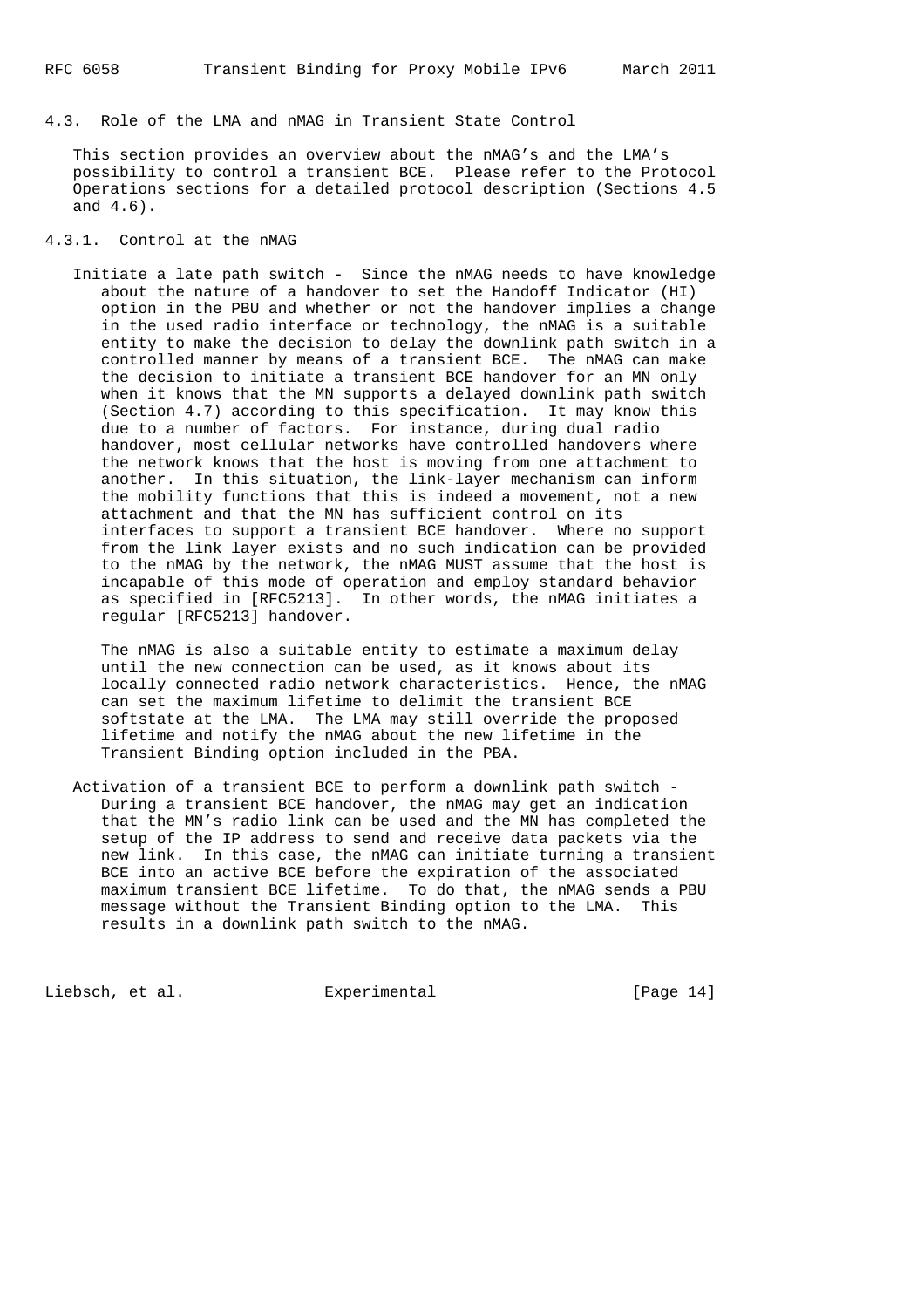## 4.3.2. Control at the LMA

- Initiate a late path switch If the LMA has received a PBU without a Transient Binding option included, the LMA can take a decision to use a transient BCE to optimize the handover performance. The LMA indicates its selected settings for the late path switch (L) and the associated maximum lifetime in the Transient Binding option, which is included in the PBA and sent to the nMAG.
- Decision to use an optional activation state The LMA is a suitable entity to decide about the use of an optional activation state, as the LMA has the knowledge about the MN's previous and new access technology. Hence, the LMA can make this decision to use an activation state to temporarily keep alive the forwarding of uplink packets from both MAGs, the pMAG, and the nMAG, even though the downlink path has been switched to the nMAG already. One reason to enter such an activation state may be a slow link between the pMAG and the LMA as described in Section 3.2.2.

# 4.4. LMA Forwarding State Diagram

 The current specification of transient BCEs covers three clearly defined transient BCE states at the LMA, which can be used during an MN's handover. Each state implies a dedicated characteristic regarding forwarding entries, in which forwarding rules for uplink traffic are maintained separately from downlink traffic. This section explains how the forwarding state sequentially changes during the optimized handoff. To suit different handover scenarios, different sequences through the forwarding states can be entered. Figure 4 depicts the possible cases, their sequence of forwarding states, and the triggers for the transitions. Two example use cases are described in detail in Appendix A to illustrate which sequence through the forwarding states suits a particular handover.

 According to this specification, each BCE has a state associated, which can be either 'Active' or any of the specified transient states 'Transient-L', 'Transient-LA', or 'Transient-A'. In the case that a BCE is in 'Active' state, the information in a BCE and associated forwarding conforms to [RFC5213].

 Any of the transient states imply that the transient BCE has two forwarding entries, which are denoted as pMAG and nMAG in the forwarding state diagram. The diagram includes information about the forwarding rule along with each forwarding entry. This rule indicates whether a forwarding entry is meant to perform forwarding only for Uplink (Ul) traffic or to perform bi-directional forwarding for Uplink (Ul) and Downlink (Dl) traffic.

Liebsch, et al. Experimental [Page 15]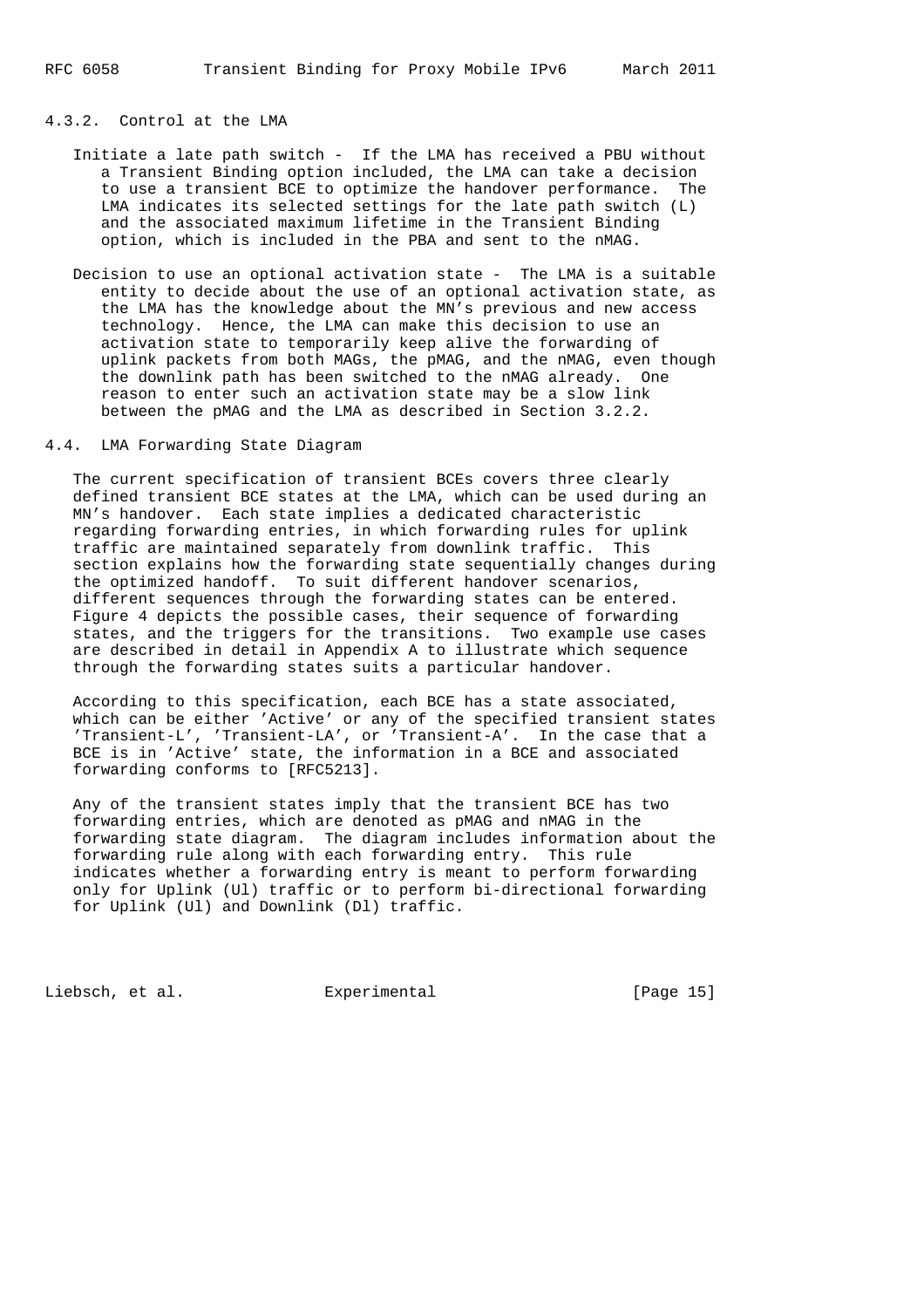State transitions can be triggered as a result of processing a received PBU or by a local timeout event on the LMA. In the forwarding state chart below, the presence of a Transient Binding option in a PBU is indicated by 'Topt' as an argument to a PBU or PBA, respectively. As a further argument to a PBU message, the source of the message is indicated, which can be either the MN's nMAG or pMAG. A PBA is always sent by the LMA and addressed to the originator of the associated PBU.

 A handover with transient BCE is either triggered when the nMAG sends a PBU with a Transient Binding option or when the LMA decides to answer a normal PBU with a PBA after including a Transient Binding option. Figure 4 illustrates the possible transitions between an active BCE and a transient BCE from the LMA's point of view. It also shows the direct transition between two active BCE states during an MN's handover according to [RFC5213], bypassing any transient states.

 The diagram refers to two timeout events. TIMEOUT\_1 is set according to the Lifetime value in a Transient Binding option (see Section 5 for the format of the Transient Binding option), whereas TIMEOUT\_2 is set to ACTIVATIONDELAY (see Section 8 for the default value).

 The first sequence of a transient BCE handover is followed when the LMA decides not to use the optional activation state and is going through Transient-L state, in which the LMA continues forwarding downlink packets to the pMAG, whereas uplink packets are accepted and forwarded from both, the pMAG and the nMAG. On reception of a PBU without a Transient Binding option from the nMAG, a TIMEOUT\_1 event, or the reception of a deregistration PBU from the pMAG, the forwarding entry of the pMAG is removed from the MN's BCE, and the BCE state changes to active.

 If the LMA decides to use the activation state, the second sequence is used. In this case, the BCE state turns into Transient-LA. Forwarding characteristics in the Transient-LA state are the same as for the Transient-L state, but the Transient-LA state follows a Transient-A state when the LMA receives a PBU from the nMAG without a Transient Binding option included or a TIMEOUT\_1 event occurs. In the Transient-A state, the LMA performs a downlink forwarding path switch from the pMAG to the nMAG, whereas uplink packets are still accepted and forwarded from both, the pMAG and the nMAG. The Transient-A state is terminated by a TIMEOUT\_2 event, the forwarding entry of the pMAG is removed from the MN's BCE, and the BCE state turns to active. If the LMA receives a deregistration PBU from the pMAG while the associated MN's BCE is in Transient-LA state, the uplink forwarding rule of the pMAG is no longer valid and the transition through Transient-A state is skipped. In such a case, the BCE turns into active state immediately.

Liebsch, et al. Experimental [Page 16]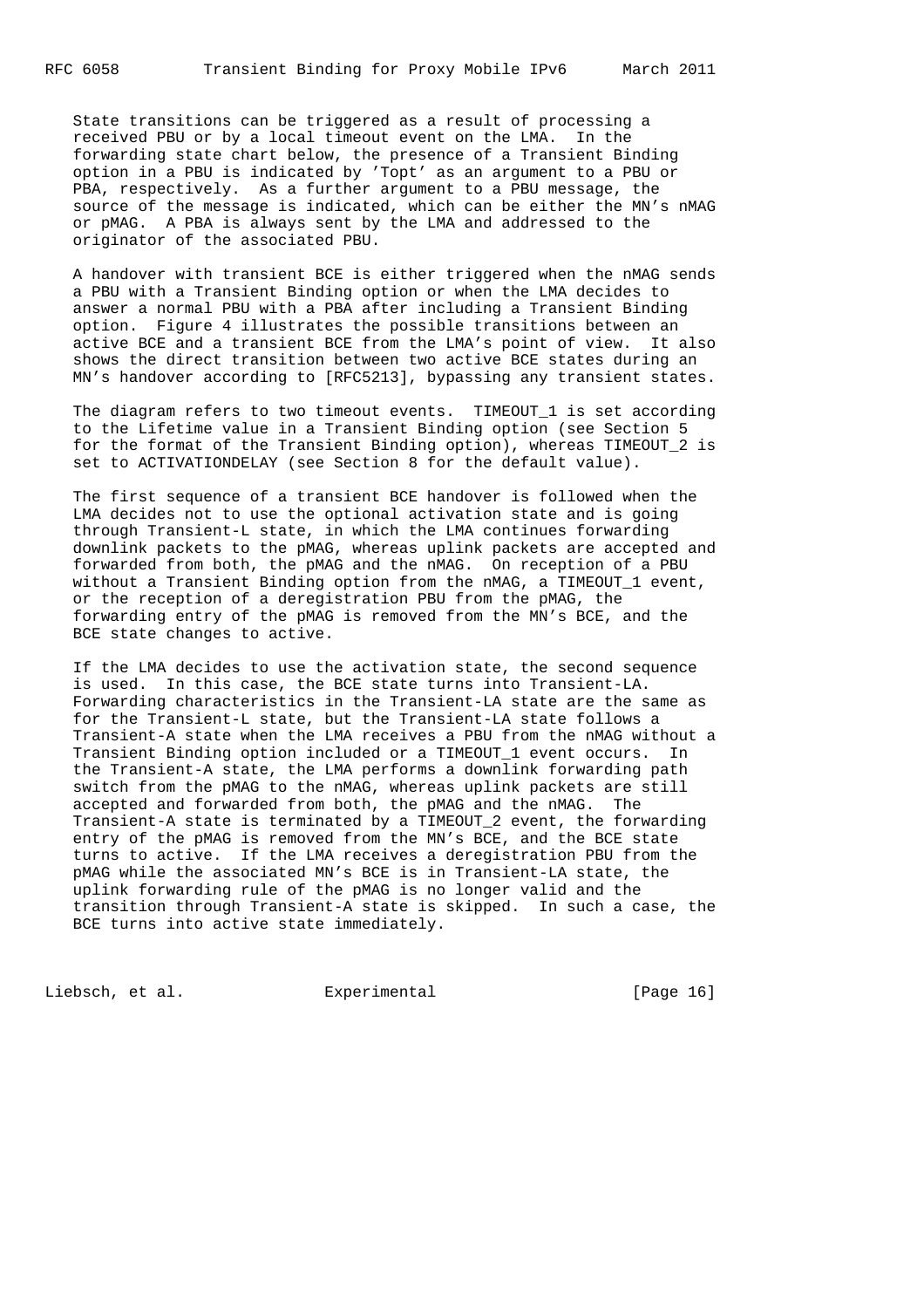



Liebsch, et al. Experimental [Page 17]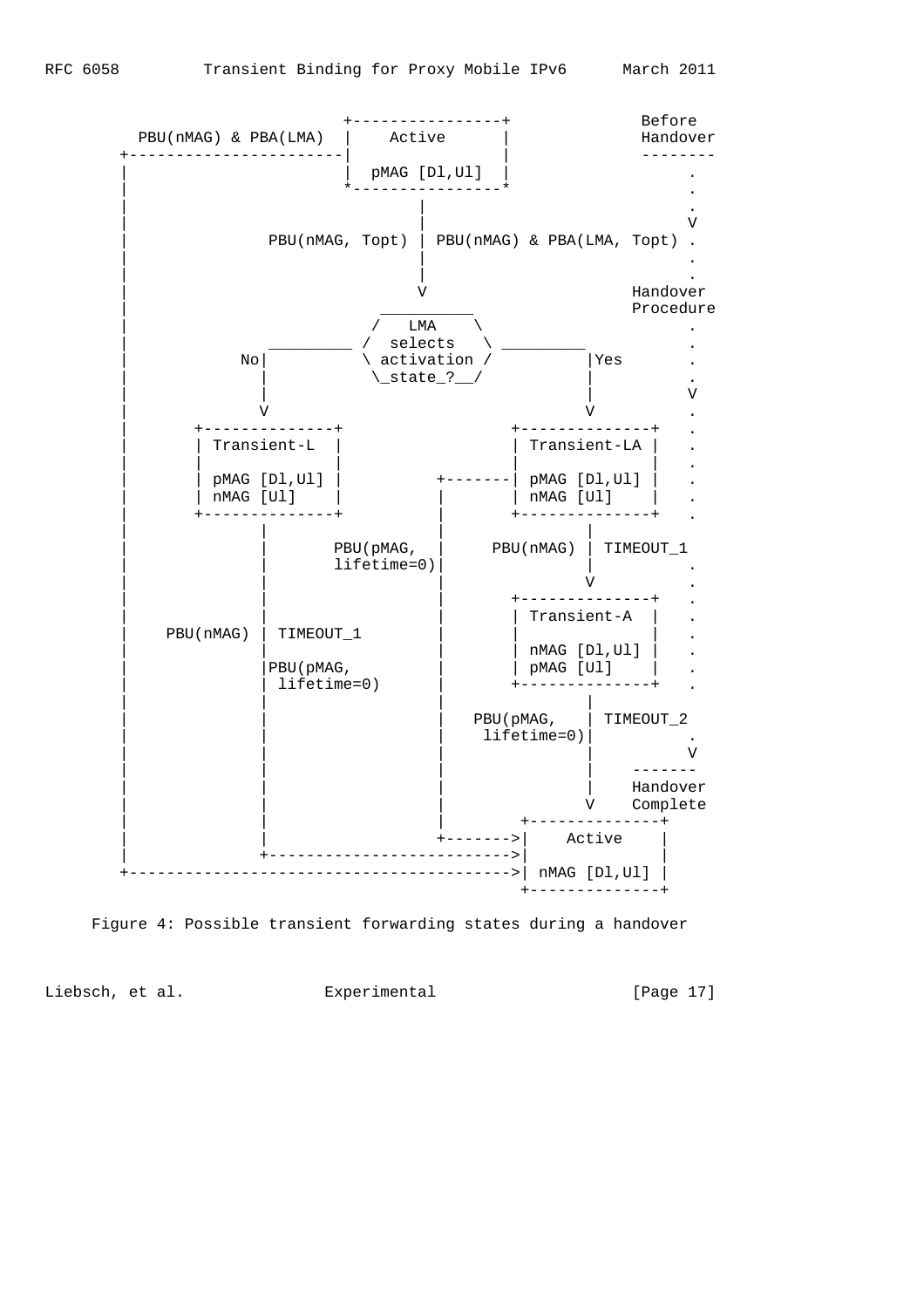## 4.5. MAG Operation

 In case of a handover, the MN's nMAG may decide to control the MN's handover at the LMA to perform a late path switch according to the transient BCE procedure. In such a case, the nMAG includes the Transient Binding option in the PBU and sets the L-flag to 1 to indicate a late path switch. Furthermore, the nMAG MUST set the Lifetime field of the Transient Binding option to a value larger than 0 to propose a maximum lifetime of the transient BCE and to delimit the delay of switching the downlink path to the nMAG. The chosen lifetime value for the Transient Binding option SHOULD be smaller than the chosen lifetime value for the PBU registration. Other fields and options of the PBU are used according to [RFC5213].

 In case the nMAG does not include a Transient Binding option but the LMA decides to perform a handover according to the transient BCE procedure, the nMAG may receive a Transient Binding option along with the PBA from the LMA as a result of the PBU it sent to the LMA.

 In case the nMAG receives a PBA with a Transient Binding option having the L-flag set to 1, it SHOULD link the information about the transient BCE sequence and the associated transient BCE lifetime with the MN's entry in the BUL. Since the L-flag of the Transient Binding option is set to 1 to indicate a late path switch, the nMAG MAY turn an MN's transient BCE into an active BCE before the expiration of the transient BCE lifetime (TIMEOUT\_1), e.g., when the MN's nMAG detects or gets informed that address configuration and radio bearer setup has been completed. To initiate turning a transient BCE into an active BCE, the nMAG sends a PBU to the LMA without including the Transient Binding option. All fields of the PBU are set according to the procedure for the binding lifetime extension described in Section 5.3.3 of [RFC5213]. In case the lifetime of a transient BCE expires or the LMA approves turning a transient BCE into an active BCE as a result of a PBU sent by the nMAG, the nMAG MUST delete all information associated with the transient BCE from the MN's BUL entry.

 In case the nMAG includes a Transient Binding option into the PBU, only one instance of the Transient Binding option per PBU is allowed.

 A MAG, which serves the MN current Proxy-CoA while the LMA already has an active or transient binding for the MN pointing to this MAG, SHALL NOT include a Transient Binding option in any subsequent PBU to create or update a transient BCE for the MN's current registration with this MAG.

Liebsch, et al. Experimental [Page 18]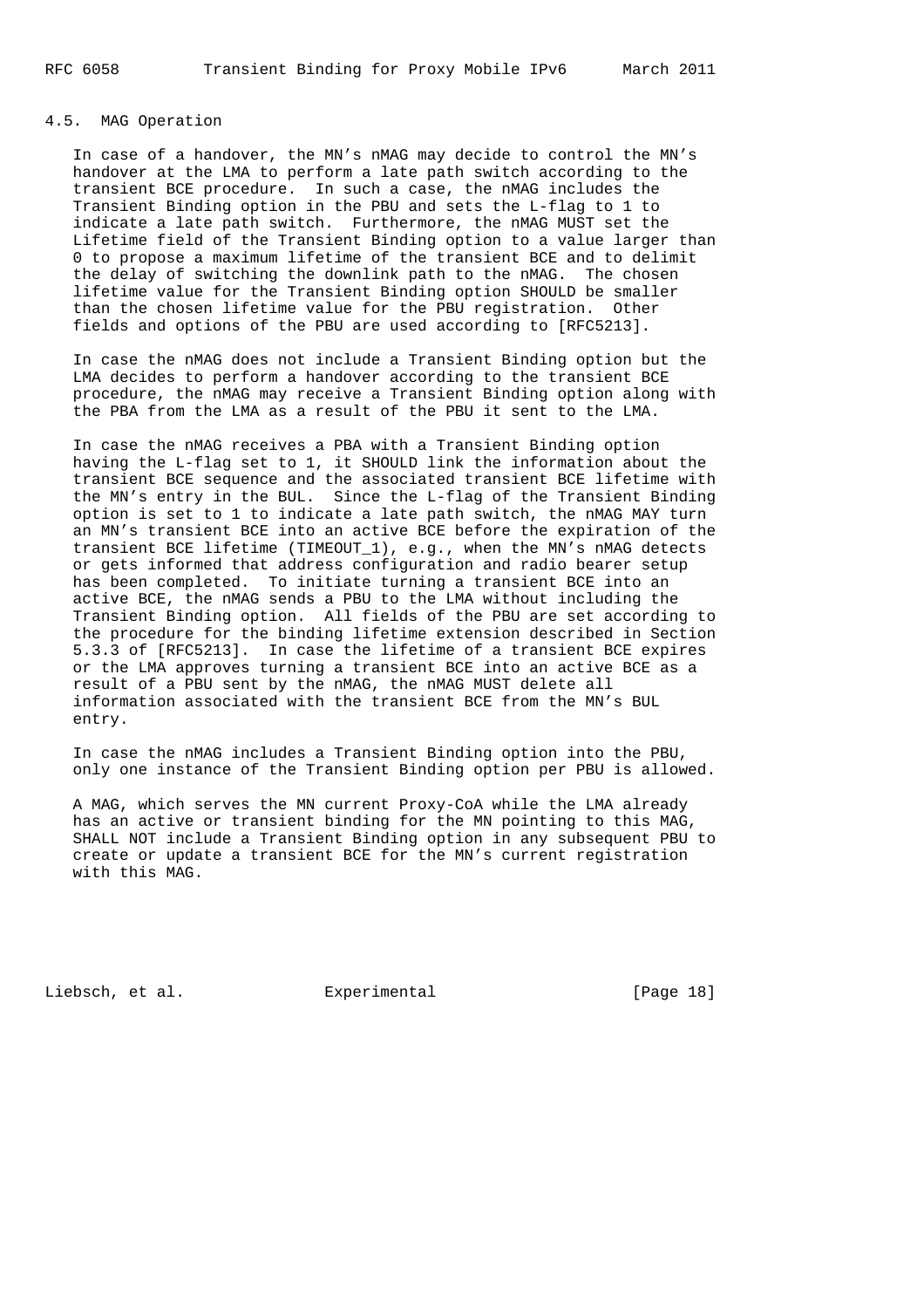#### 4.6. LMA Operation

# 4.6.1. Initiation of a Transient BCE

 In case the LMA receives a handover PBU from an MN's nMAG that does not include a Transient Binding option and the associated MN's BCE is active and not in transient state, the LMA MAY take the decision to use a transient BCE and inform the nMAG about the transient BCE characteristics by including a Transient Binding option in the PBA. In such a case, the LMA should know about the nMAG's capability to support the Transient Binding option. The configuration of the MN's transient BCE is performed according to the description in this section and the selected transient state. Otherwise, the LMA processes the PBU according to the PMIPv6 protocol [RFC5213] and performs a normal update of the MN's BCE.

 In case the PBU from the nMAG has a Transient Binding option included, the LMA must enter the sequence of transient BCE states according to its decision whether or not to use an optional activation state. In case the LMA decides not to use an activation state, it configures the MN's transient BCE and the forwarding rules according to Transient-L state. As a result, the LMA performs a late path switch and forwards downlink packets for the MN towards the MN's pMAG, whereas uplink packets being forwarded from both Proxy-CoAs, the MN's pMAG, as well as from its nMAG, will be routed by the LMA.

 In case the PBU from the nMAG has a Transient Binding option included and the LMA decides to use an optional activation state, the LMA configures the MN's transient BCE and the forwarding rules according to Transient-LA state. As a result, the LMA performs a late path switch and forwards downlink packets for the MN towards the MN's pMAG, whereas uplink packets being forwarded from both Proxy-CoAs, the MN's pMAG, as well as from its nMAG, will be routed by the LMA. In addition, the LMA marks the transient BCE to enter a temporary activation phase in Transient-A state after the LMA received an indication to turn a transient BCE into an active BCE.

 The LMA sets the lifetime of the transient BCE according to the lifetime indicated by the nMAG in the Transient Binding option's lifetime field or may decide to reduce the lifetime according to its policy. If the lifetime value in the Transient Binding option exceeds the lifetime value associated with the PBU message, the LMA MUST reduce the lifetime of the transient BCE to a value smaller than the registration lifetime value in the PBU message. In the case of a successful transient BCE registration, the LMA sends a PBA with a Transient Binding option back to the nMAG. The L-flag of the

Liebsch, et al. Experimental [Page 19]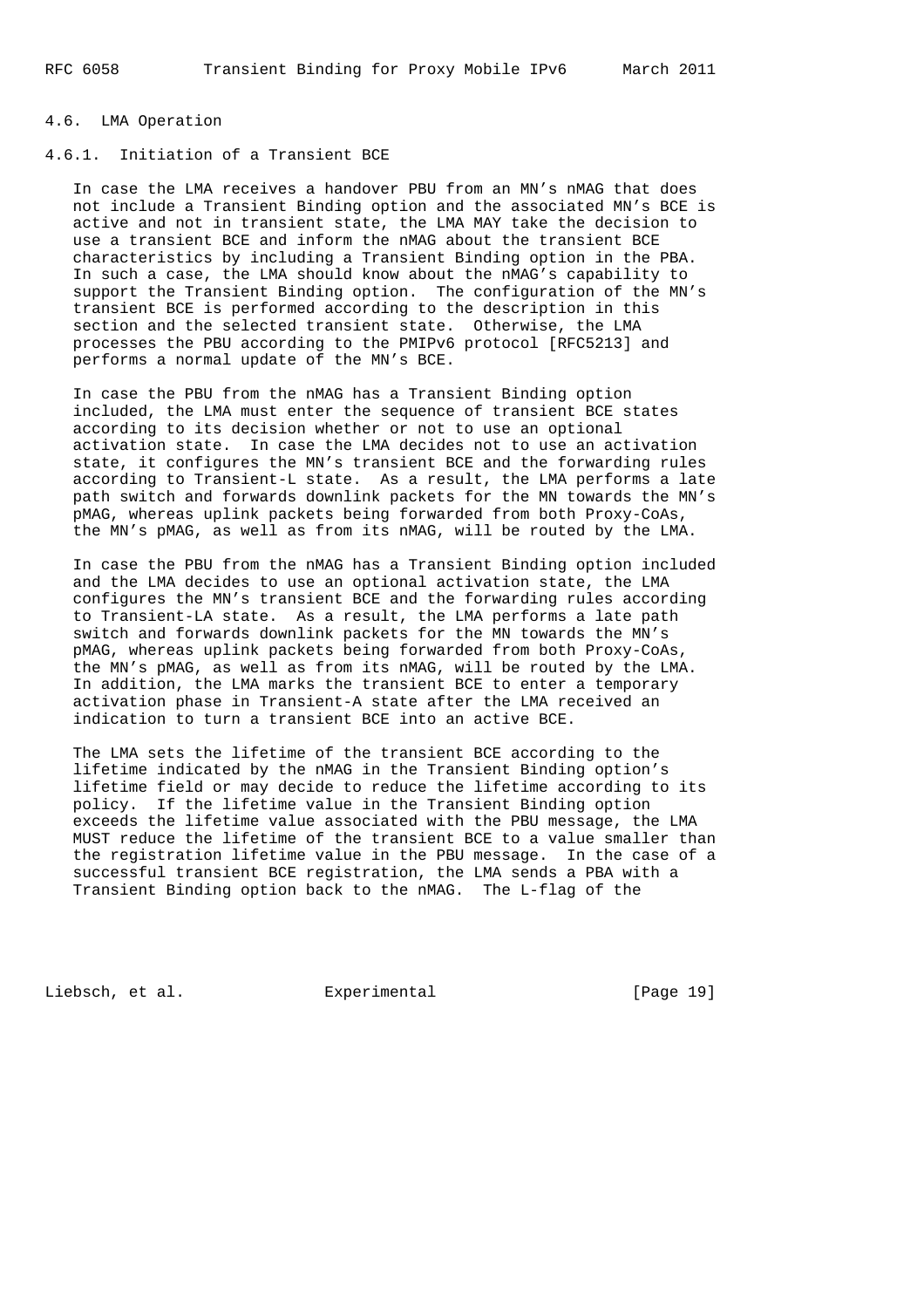Transient Binding option MUST be set to 1 in this version of the specification. The lifetime field is set to the value finally chosen by the LMA.

 In any case where the LMA finds the L-flag of the received Transient Binding option set to 1, but the lifetime field of the Transient Binding option is set to 0, the LMA MUST ignore the Transient Binding option and process the PBU according to [RFC5213]. After the PBU has been processed successfully, the LMA sends back a PBA with the status field set to PBU\_ACCEPTED\_TB\_IGNORED\_SETTINGSMISMATCH.

 In case the LMA receives a Transient Binding option with the L-flag set to 0, this version of the specification mandates the LMA to ignore the Transient Binding option and process the PBU according to [RFC5213]. After the PBU has been processed successfully, the LMA sends back a PBA with the status field set to PBU\_ACCEPTED\_TB\_IGNORED\_SETTINGSMISMATCH.

 In case the LMA receives a PBU with a Transient Binding option included from a MAG that serves already as Proxy-CoA to the associated MN in an active or transient BCE, the LMA MUST ignore the Transient Binding option and process the PBU according to [RFC5213]. After the PBU has been processed successfully, the LMA sends back a PBA with the status field set to PBU\_ACCEPTED\_TB\_IGNORED\_SETTINGSMISMATCH. In case the MN's BCE was in transient state before receiving such PBU from the MAG, the LMA SHALL interpret this PBU as indication to turn a transient BCE into an active BCE and proceed with leaving the Transient-L or Transient-LA state, respectively.

 In any case where the LMA includes a Transient Binding option in the PBA, only one instance of the Transient Binding option per PBA is allowed.

4.6.2. Activation of a Transient BCE

 When the LMA receives a PBU from the MN's nMAG that has no Transient Binding option included but the MN's BCE is in a transient state or the LMA receives a local event trigger due to expiration of the MN's transient BCE, the LMA should check whether the forwarding rules for the associated MN are set to route the MN's downlink traffic to the MN's pMAG. If the forwarding entry for downlink packets refers to the MN's pMAG, the LMA must update the forwarding information to forward downlink packets towards the MN's nMAG. After the forwarding path has been switched, the LMA must update the MN's BCE accordingly.

Liebsch, et al. Experimental [Page 20]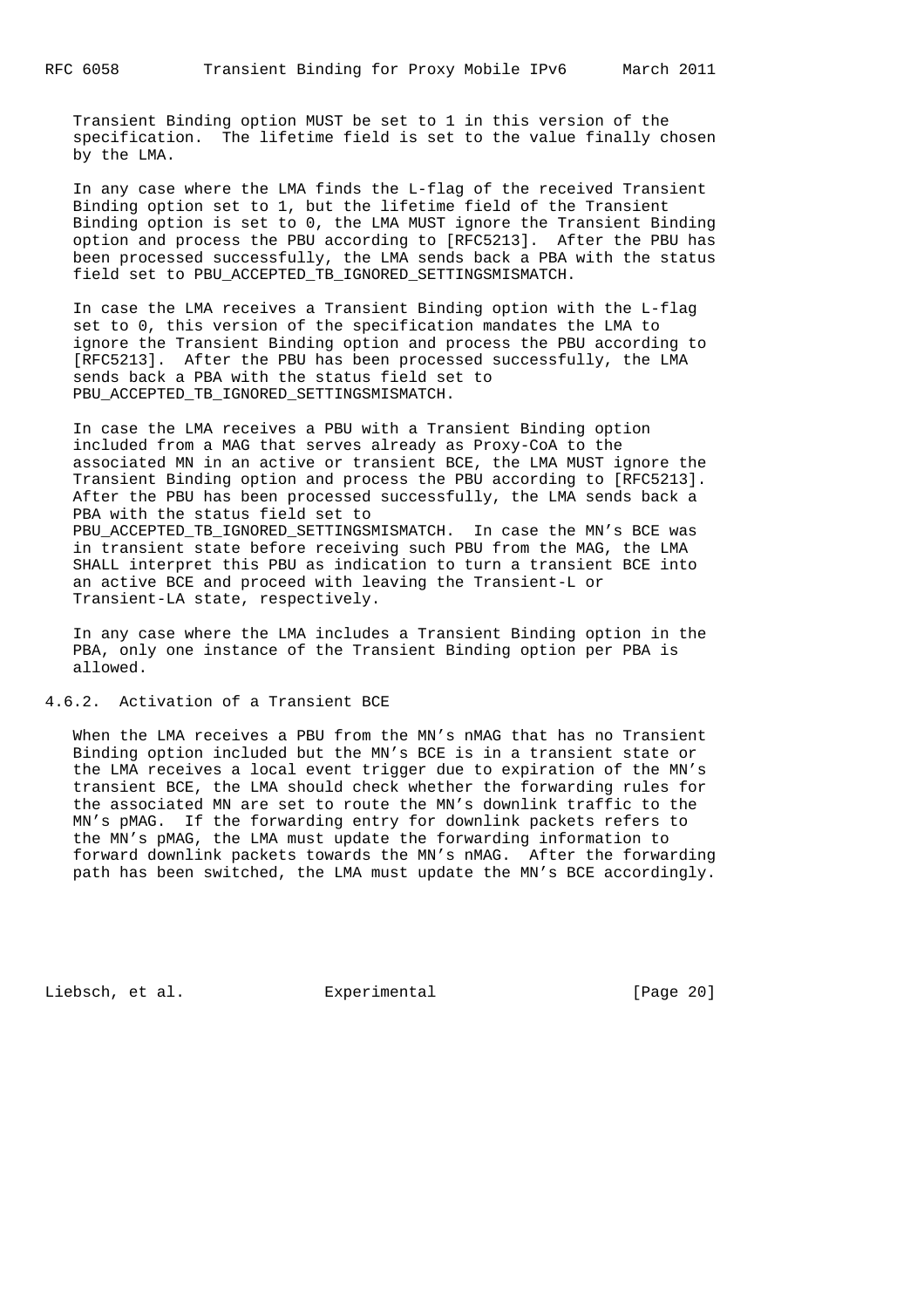If the transient BCE indicates that the LMA must consider an activation state Transient-A after leaving a transient BCE has been initiated, the LMA must keep both forwarding entries for the pMAG and the nMAG for uplink packets and perform forwarding of packets it receives from both Proxy-CoAs. If no activation phase is indicated, the LMA sets the state of the MN's BCE to active and deletes any forwarding entry referring to the MN's pMAG. The LMA must delete any scheduled timeout event for the MN that is associated with a transient BCE.

 When the LMA receives a deregistration PBU from the MN's pMAG, which has the registration lifetime set to 0 and the MN's BCE is in transient state, the LMA must update the forwarding rules for the MN and switch the downlink traffic path from the pMAG to the nMAG. Furthermore, the LMA sets the state of the MN's BCE to active and removes any forwarding entry towards the pMAG from the MN's BCE, irrespective of whether or not the transient BCE was configured to enter an activation state of Transient-A.

 When the LMA receives a local event trigger due to the expiration of a timer that has been set to ACTIVATIONDELAY and scheduled to terminate the activation state of an MN's transient BCE, the LMA sets the state of the MN's BCE to active and removes any forwarding entry towards the pMAG from the MN's BCE.

 When the LMA receives a PBU for binding lifetime extension from the MN's pMAG while the MN's BCE is in transient state, the LMA must approve the lifetime extension to pMAG according to [RFC5213] and proceed with the transient BCE handover towards nMAG according to this specification.

When the LMA receives a PBU from pMAG or a  $(n+1)$  MAG, which indicates a handover, e.g., according to the indications specified in [RFC5213], while the MN's BCE is in any of the specified transient states, the LMA MUST terminate the transient state and perform a handover to pMAG or (n+1)MAG, respectively, according to [RFC5213]. After the PBU has been processed successfully, the LMA sends back a PBA to the MAG that sent the PBU. If the PBU included a Transient Binding option, the LMA must ignore the Transient Binding option and set the status code of the PBA to PBU\_ACCEPTED\_TB\_IGNORED\_SETTINGSMISMATCH.

Liebsch, et al. Experimental [Page 21]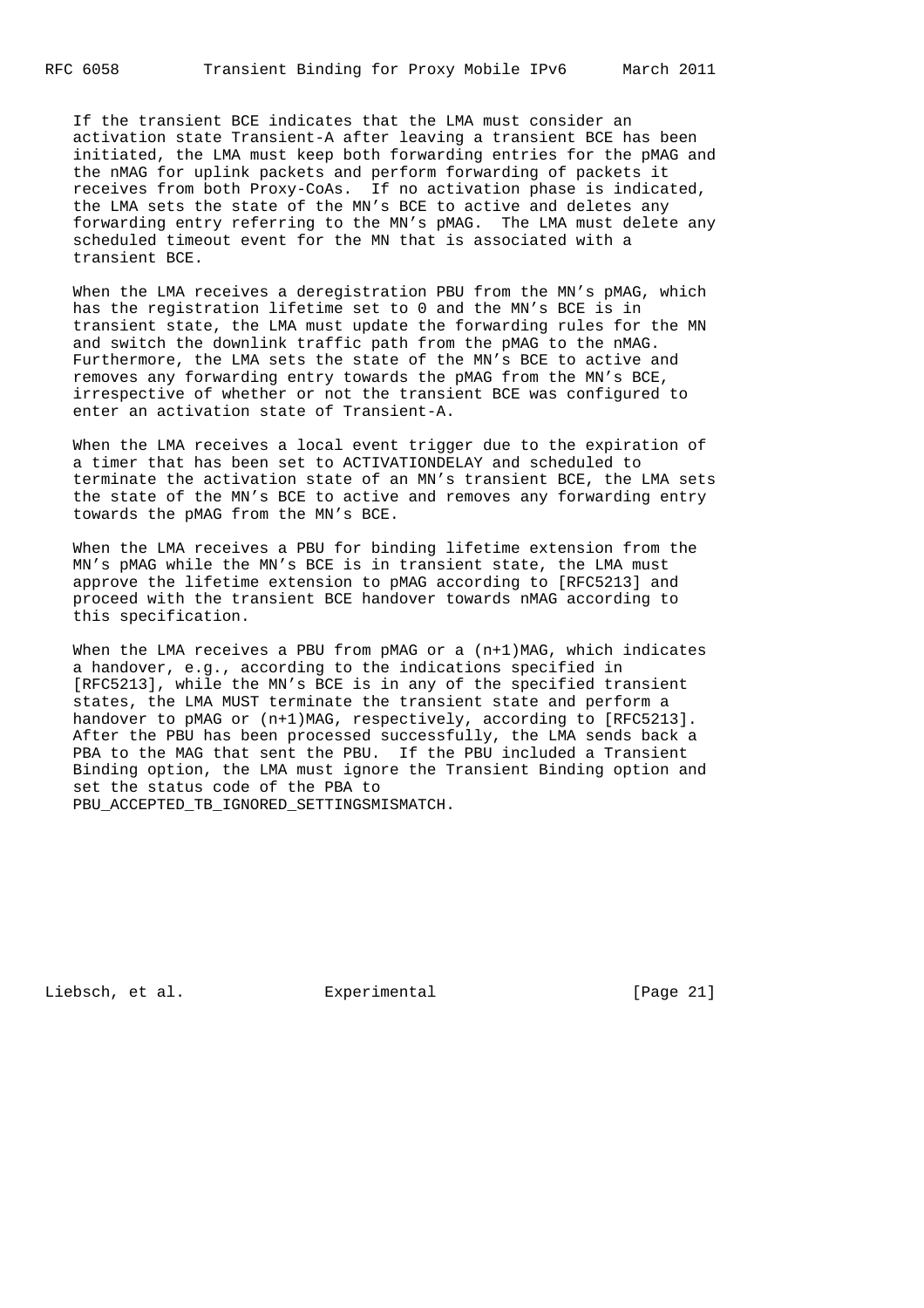## 4.7. MN Operation

 For a single radio handover, this specification does not require any additional functionality on the mobile node, when compared to [RFC5213].

 During dual radio handover, the MN benefits most from the transient BCE extension to PMIPv6 when it is able to keep communication on the previous interface while it is setting up its handover target interface with the configuration context that has been received as a result of the new interface's attachment to the nMAG. Various techniques enable support for such an operation, e.g., the use of a virtual interface on top of physical radio interfaces [NETEXT] or implementation-specific extensions to the MN's protocol stack. Details about how to enable such make-before-break support on the MN are out of scope of this document.

## 4.8. Status Values

 This section specifies the following PBA status value (6) for transient binding cache entry support. This status value is smaller than 128 and has been added to the set of status values specified in [RFC5213].

#### PBU\_ACCEPTED\_TB\_IGNORED\_SETTINGSMISMATCH: 6

 The LMA has processed and accepted the PBU, but the attached Transient Binding option has been ignored.

## 4.9. Protocol Stability

 The specification and use of transient BCEs ensures that correct PMIPv6 operation according to [RFC5213] will not be broken in any case. Such cases include loss of signaling information and incompatibility between an nMAG and an LMA in case one or the other side does not support the transient BCE option. The following list summarizes such cases and describes how the PMIPv6 protocol operation resolves incompatibility or loss of a signaling message.

 LMA does not support transient BCEs: In case the nMAG sends a PBU with a Transient Binding option included to an LMA but the LMA does not support transient BCEs, the LMA ignores the unknown option [RFC3775] and processes the PBU according to [RFC5213]. Since the nMAG receives a PBA that has no Transient Binding option included, it does not set any transient binding information in the MN's BUL entry and operates according to [RFC5213].

Liebsch, et al. Experimental [Page 22]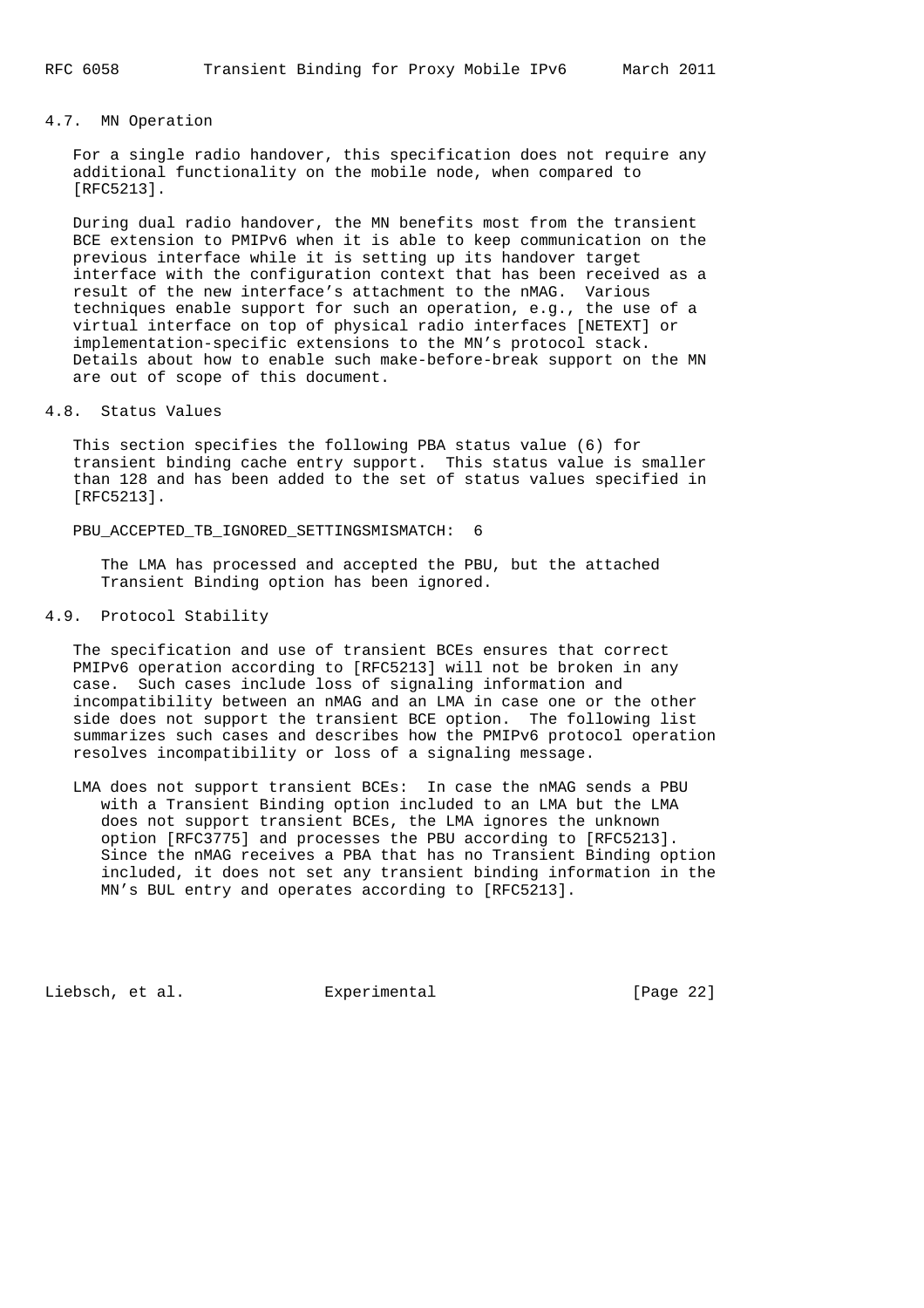- nMAG does not support transient BCEs: In case the LMA makes the decision to perform a handover according to any of the specified transient BCE sequences and includes a Transient Binding option in the PBA, the receiving nMAG ignores the unknown option [RFC3775] and processes the PBA according to [RFC5213]. As the LMA does not get any further indication or feedback about the incompatibility at the nMAG, the LMA enters the selected transient state, which will be terminated at the latest time after (TIMEOUT\_1 + ACTIVATIONDELAY) seconds. During this period, the nMAG performs according to the PMIPv6 specification [RFC5213], whereas the LMA will accept all uplink packets for the MN, from the pMAG, as well as from the nMAG according to the transient BCE specification. It is transparent to the nMAG if the LMA forwards downlink packets to the pMAG during the transient BCE phase; thus, no protocol conflict occurs due to the different states on the nMAG and the LMA.
- Loss of Transient Binding option: As the Transient Binding option is included in the PBU and PBA, recovery from signaling packet loss is according to the PMIPv6 protocol operation and associated re-transmission mechanisms [RFC5213].
- Missing PBU to turn a transient BCE into an active BCE: According to this specification, a lifetime for TIMEOUT\_1 is signaled in the Transient Binding option, and turning a transient BCE into an active BCE is initiated at the latest time after the timer TIMEOUT\_1 has elapsed. In case PBU signaling is lost or the nMAG fails to initiate turning a transient BCE into an active BCE, the transient state of the MN's BCE will be terminated after expiration of the set lifetime, i.e., stable operation of the PMIPv6 protocol [RFC5213] has reliably recovered.
- Lost connection with pMAG during late path switch: In case an MN loses connectivity to its pMAG during a transient BCE phase with late path switch and the nMAG fails to initiate turning a transient BCE into an active BCE to perform the path switch to the nMAG, in a worst-case scenario, downlink packets are lost until the chosen TIMEOUT\_1 expires. After TIMEOUT\_1 seconds, the protocol operation has been recovered successfully. However, this case is very unlikely for two reasons: If the connectivity to the pMAG is lost, the pMAG will send a deregistration PBU for the MN to the LMA, which results in turning the transient BCE into an active BCE and in a path switch. Furthermore, the nMAG will initiate turning the transient BCE into an active BCE as soon as the setup of the data link between the MN and the nMAG has been completed (Section 4.4). Note that this case, in particular, affects downlink packets, whereas uplink packets can be sent

Liebsch, et al. Experimental [Page 23]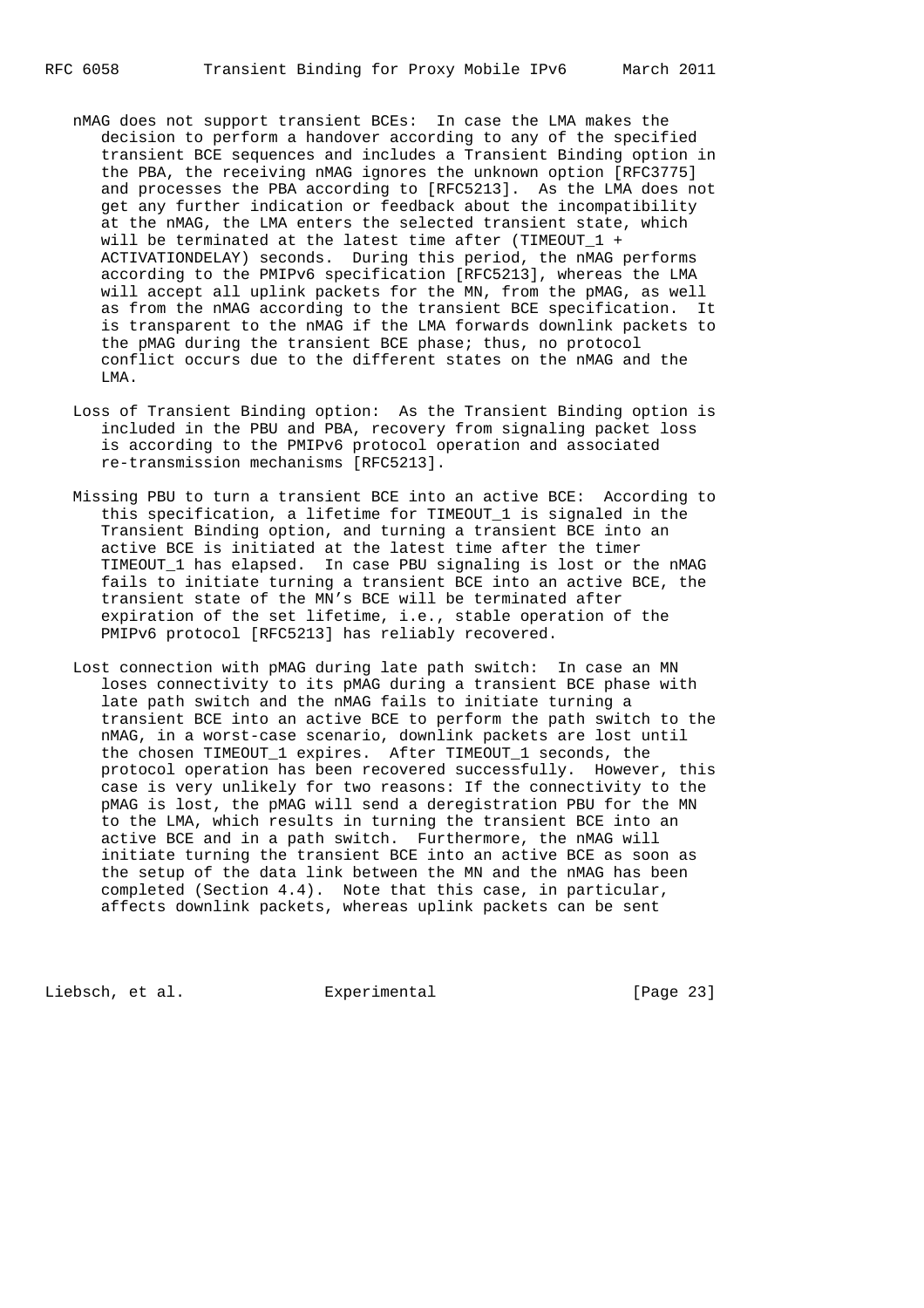through the new connection after a broken link to the pMAG has been detected.

 Binding lifetime extension from pMAG while MN's BCE is transient: As the binding lifetime of the pMAG and the nMAG is not correlated, pMAG may send a PBU for binding lifetime extension to the MN's LMA while the MN's BCE is in transient state. In such a case, the LMA will approve the binding lifetime extension to pMAG according to [RFC5213] and proceed with the transient BCE handover towards nMAG according to this specification.

 The specification of the transient BCE extension maintains stable operation of PMIPv6 in case the MN performs very frequent handover, e.g., movement while the MN's handover between the pMAG and the nMAG is still in progress. Such corner cases are summarized in the following list.

- Handover to (n+1)MAG during transient BCE: In case the MN's BCE is transient due to a handover from the pMAG to nMAG and during the transient BCE, the MN performs a further handover to a MAG that is different from pMAG and nMAG, say to (n+1)MAG, the LMA terminates the transient BCE and performs a handover to (n+1)MAG according to [RFC5213].
- Handover back to pMAG during transient BCE (ping pong): In case the MN's BCE is transient due to a handover from the pMAG to nMAG and the MN moves back from nMAG to pMAG during the transient BCE, the LMA terminates the transient BCE and performs a handover to pMAG according to [RFC5213].
- 5. Message Format
- 5.1. Transient Binding Option

 This section describes the format of the Transient Binding option, which can be included in a Proxy Binding Update message and a Proxy Binding Acknowledge message. The use of this Mobility Header option is optional.

 The Transient Binding option can be included in a PBU message, which is sent by an MN's nMAG as a result of a handover. In such a case, the nMAG controls the transient BCE on the LMA. Alternatively, the LMA may attach the Transient Binding option in a PBA for two reasons. Either it replies to a received PBU with an attached Transient Binding option to approve or correct the transient BCE lifetime, or it notifies the nMAG about its decision to enter a transient BCE without having received a Transient Binding option from the nMAG in the associated PBU beforehand.

Liebsch, et al. Experimental [Page 24]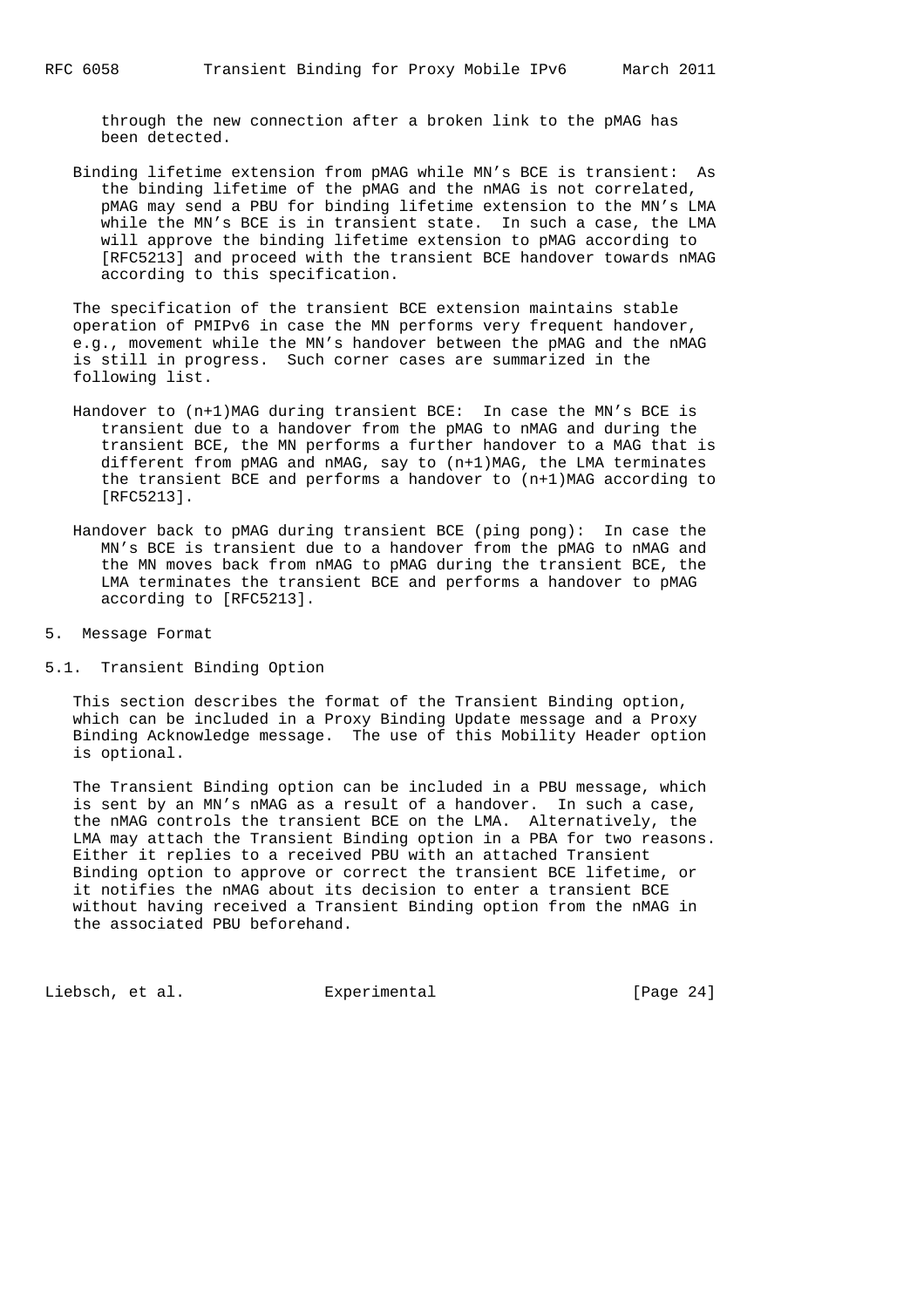The Transient Binding option has no alignment requirement. Its format is as follows:

 $0$  1 2 3 0 1 2 3 4 5 6 7 8 9 0 1 2 3 4 5 6 7 8 9 0 1 2 3 4 5 6 7 8 9 0 1 +-+-+-+-+-+-+-+-+-+-+-+-+-+-+-+-+-+-+-+-+-+-+-+-+-+-+-+-+-+-+-+-+ | Type | Length | Reserved |L| Lifetime | +-+-+-+-+-+-+-+-+-+-+-+-+-+-+-+-+-+-+-+-+-+-+-+-+-+-+-+-+-+-+-+-+

Type: Identifies the Transient Binding option (43).

 Length: 8-bit unsigned integer indicating the length of the option in octets, excluding the Type and the Length fields. This field MUST be set to 2.

 L-Flag: Indicates that the LMA applies late path switch according to the transient BCE state. If the L-flag is set to 1, the LMA continues to forward downlink packets towards the pMAG. Different setting of the L-Flag may be for future use.

 Lifetime: Maximum lifetime of a Transient-L state in multiple of 100 ms.

6. IANA Considerations

 This specification adds a new Mobility Header option, the Transient Binding option. The Transient Binding option is described in Section 5.1. The Type value (43) for this option has been registered in the Mobility Options registry, the numbering space allocated for the other mobility options, as defined in [RFC3775].

 This specification also adds one status code value to the Proxy Binding Acknowledge message, the PBU ACCEPTED TB IGNORED SETTINGSMISMATCH status code (6). The PBU ACCEPTED TB IGNORED SETTINGSMISMATCH status code is described in Section 4.8. Its value has been assigned from the Status Codes sub registry as defined in [RFC3775] and has a value smaller than 128.

7. Security Considerations

 Signaling between MAGs and LMAs as well as information carried by PBU and PBA messages is protected and authenticated according to the mechanisms described in [RFC5213]. No new security considerations are introduced in addition to those in [RFC5213]. Thus, the security considerations described throughout [RFC5213] apply here as well.

Liebsch, et al. Experimental [Page 25]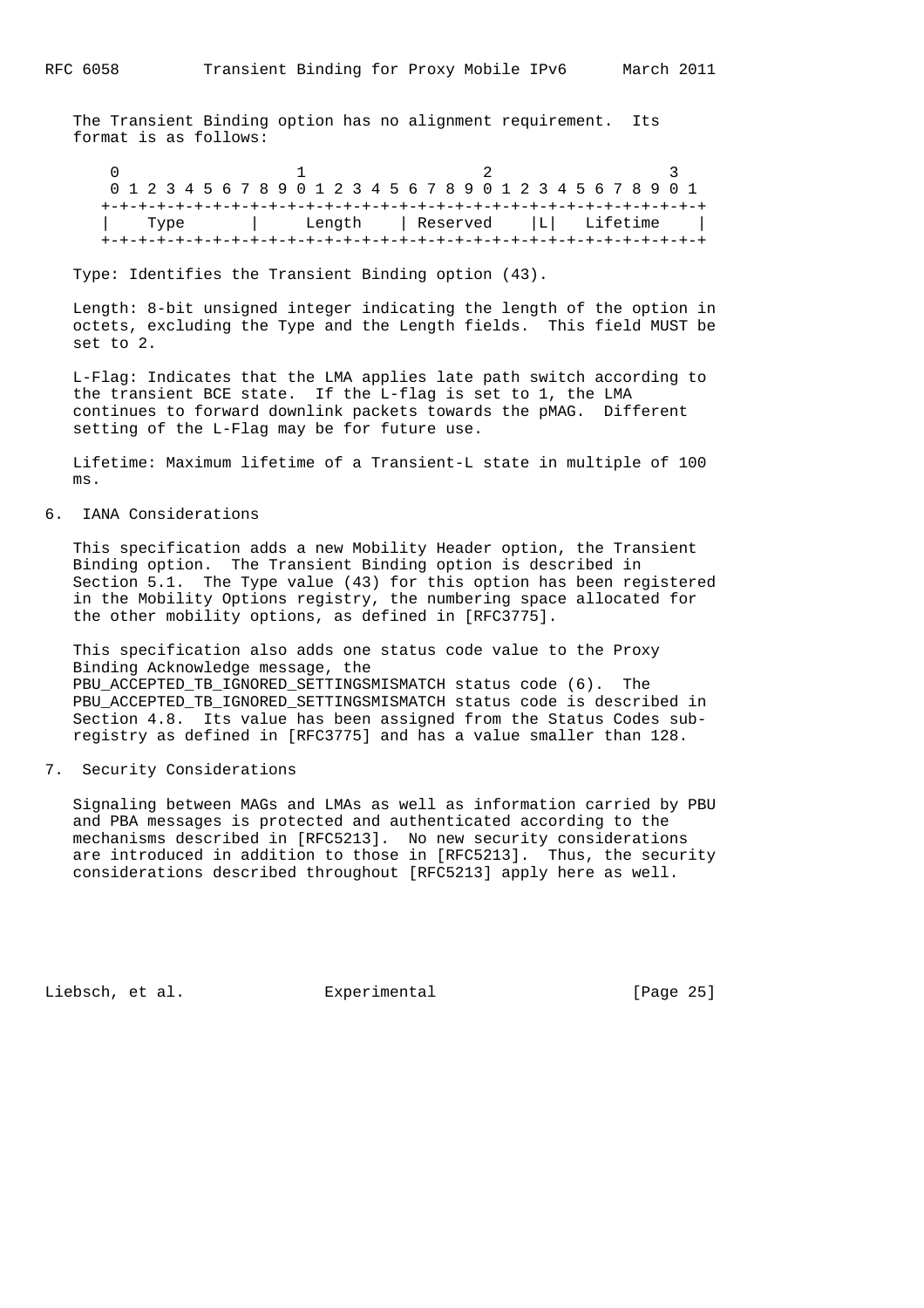In case the MAGs or LMAs make use of a further protocol interface to an external component, such as for support of transient BCE control, the associated protocol must be protected and information must be authenticated.

8. Protocol Configuration Variables

LMA values:

- o 'ACTIVATIONDELAY': This value is set by default to 2000 ms and can be administratively adjusted.
- 9. Contributors

 Many thanks to Jun Awano, Suresh Krishnan, Long Le, Kent Leung, Basavaraj Patil, and Rolf Sigle for contributing to this document.

10. Acknowledgments

 The authors would like to thank Telemaco Melia, Vijay Devarapalli, Rajeev Koodli, Ryuji Wakikawa, and Pierrick Seite for their valuable comments to improve this specification.

- 11. References
- 11.1. Normative References
	- [RFC2119] Bradner, S., "Key words for use in RFCs to Indicate Requirement Levels", BCP 14, RFC 2119, March 1997.
	- [RFC3775] Johnson, D., Perkins, C., and J. Arkko, "Mobility Support in IPv6", RFC 3775, June 2004.
	- [RFC5213] Gundavelli, S., Leung, K., Devarapalli, V., Chowdhury, K., and B. Patil, "Proxy Mobile IPv6", RFC 5213, August 2008.
- 11.2. Informative References
	- [NETEXT] Melia, T., Ed. and S. Gundavelli, Ed., "Logical Interface Support for multi-mode IP Hosts", Work in Progress, October 2010.
	- [RFC4861] Narten, T., Nordmark, E., Simpson, W., and H. Soliman, "Neighbor Discovery for IP version 6 (IPv6)", RFC 4861, September 2007.

Liebsch, et al. Experimental [Page 26]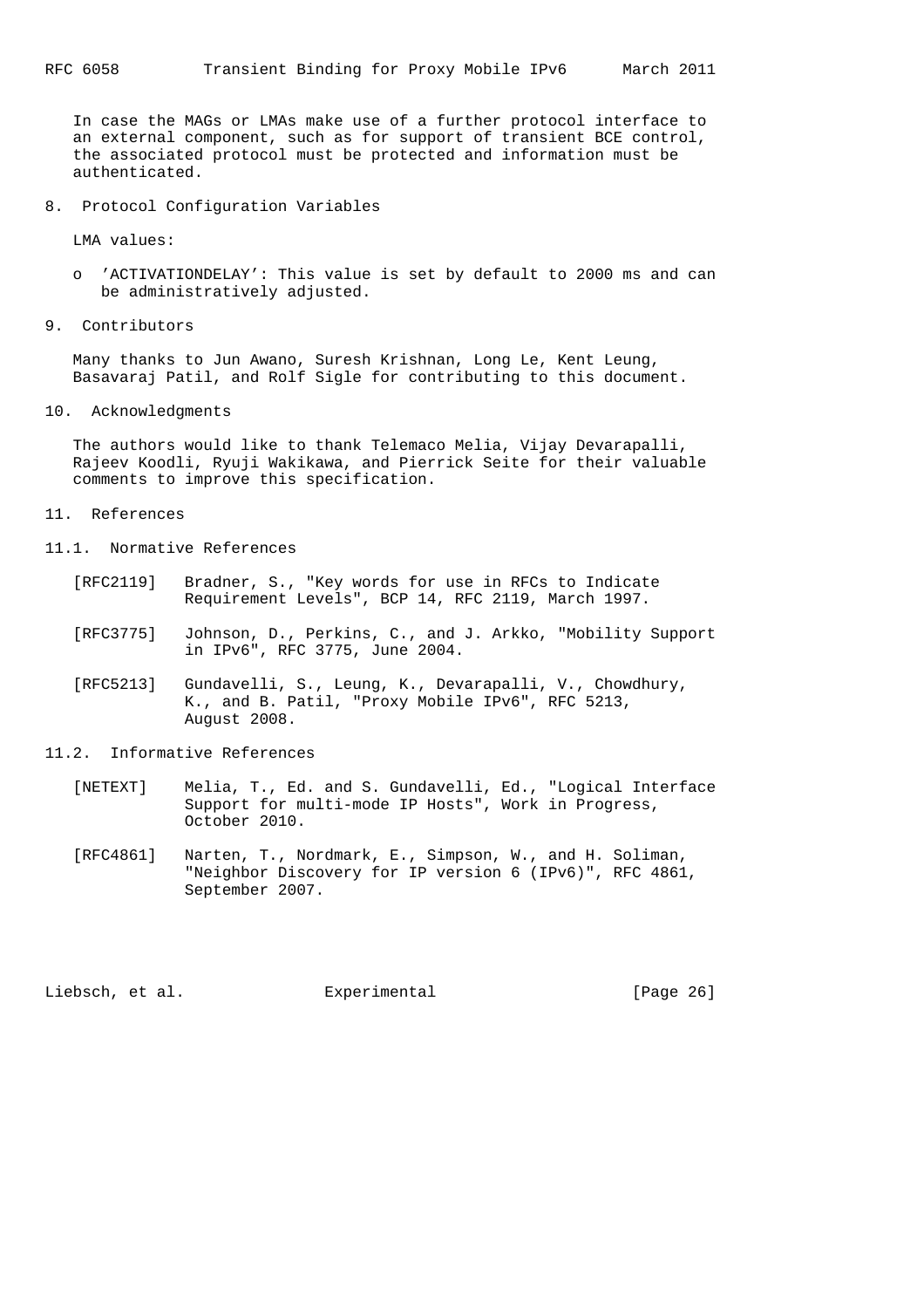RFC 6058 Transient Binding for Proxy Mobile IPv6 March 2011

- [RFC4862] Thomson, S., Narten, T., and T. Jinmei, "IPv6 Stateless Address Autoconfiguration", RFC 4862, September 2007.
- [TS23.401] "General Packet Radio Service (GPRS) enhancements for Evolved Universal Terrestrial Radio Access Network (E-UTRAN) access", <http://www.3gpp.org>.
- [TS23.402] "Architecture enhancements for non-3GPP accesses (Release 9)", <http://www.3gpp.org>.

Liebsch, et al. Experimental [Page 27]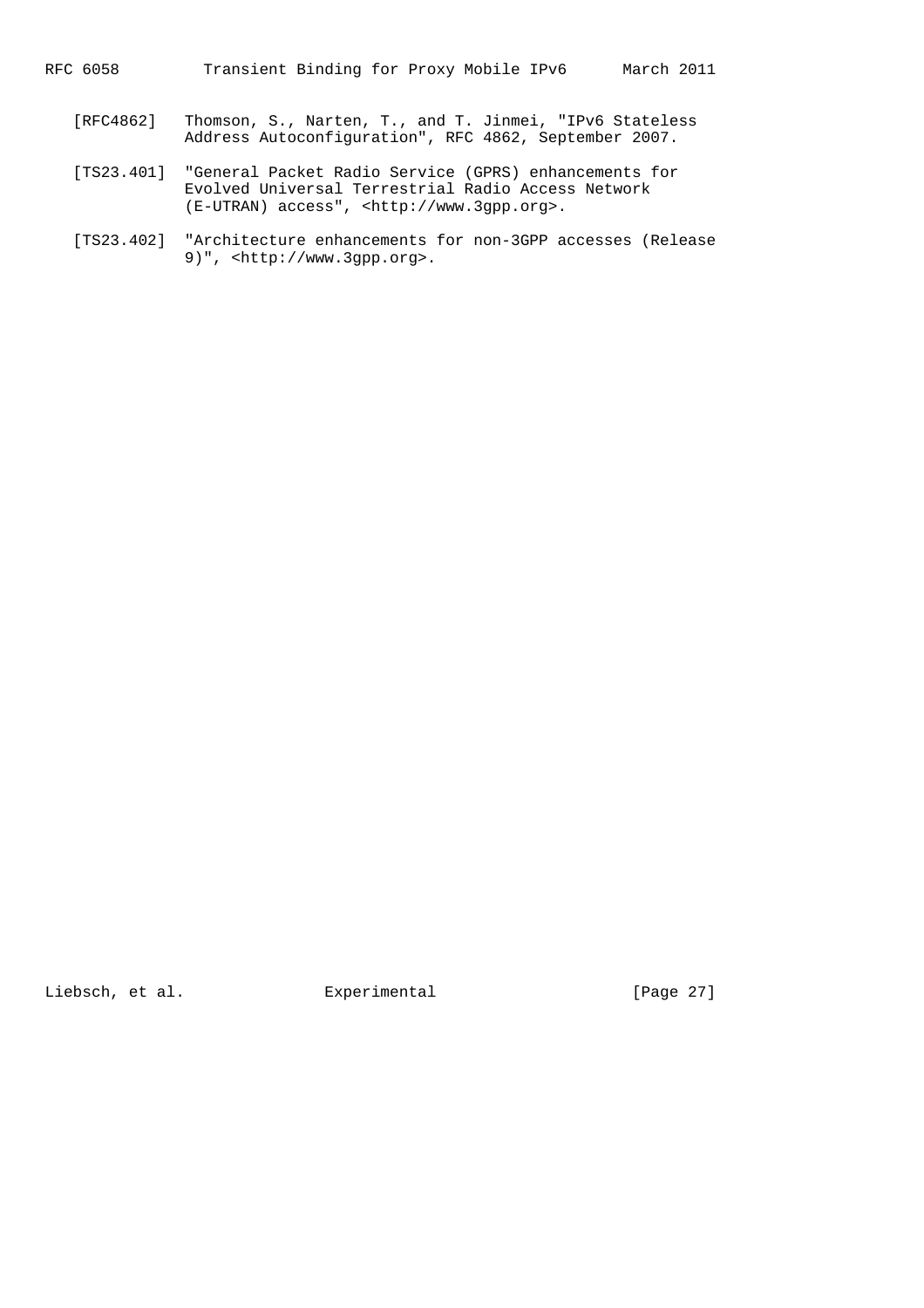Appendix A. Example Use Cases for Transient BCE

# A.1. Use Case for Single Radio Handover

 In some systems, such as the 3GPP Evolved Packet Core, PMIPv6 is supported for providing network-based mobility between the Serving Gateway (i.e., MAG) and the Packet Data Network Gateway (i.e., LMA) and handover mechanisms are implemented in the access network to optimize handover for single radio mobile nodes [TS23.401].

 In such a system, a well structured inter-MAG handover procedure has been developed and effectively used. In order to switch the data tunnel path between the LMA and the pMAG in a systematic way that reduces packet loss and delay, this inter-MAG handover sets up the uplink data path from the mobile node through the nMAG and to the LMA first. As soon as the uplink data path is set up, the mobile node is able to forward uplink data packets through the nMAG to the LMA.

 Since the downlink data path between the LMA and the nMAG is not set up at the same time as the uplink data path, the LMA must continue to forward downlink data packets to the pMAG. Additionally, this system utilizes a layer 2 forwarding mechanism from the previous Access Network (pAN) to the new Access Network (nAN), which enables the delivery of the downlink data packets to the mobile node location while being attached to the nMAG.

 In order for the LMA to be able to forward the mobile node uplink data packets to the Internet, the transient BCE mechanism is used at the nMAG to send a PBU with the Transient Binding option to allow the LMA to create a transient BCE for the mobile node with uplink forwarding capabilities while maintaining uplink and downlink forwarding capabilities for the Proxy-CoA that is hosted at the pMAG.

 During the lifetime of the transient BCE, the LMA continues to accept uplink traffic from both previous and new MAG while forwarding downlink traffic to the pMAG only. While the MN is able to receive downlink traffic via the pMAG, the mechanism used in the pMAG's access network to forward downlink traffic to the current location of the mobile node in the nMAG's access network during an intra technology handover is out of scope of this description.

 When the nMAG receives an indication that the inter-MAG handover process has completed, the nMAG sends another PBU without including a Transient Binding option to update the mobile node's transient BCE to a regular PMIPv6 BCE with bi-directional capabilities. This mechanism is used by the LMA as an indication to switch the tunnel to point to the nMAG, which results in a smoother handover for the MN.

Liebsch, et al. Experimental [Page 28]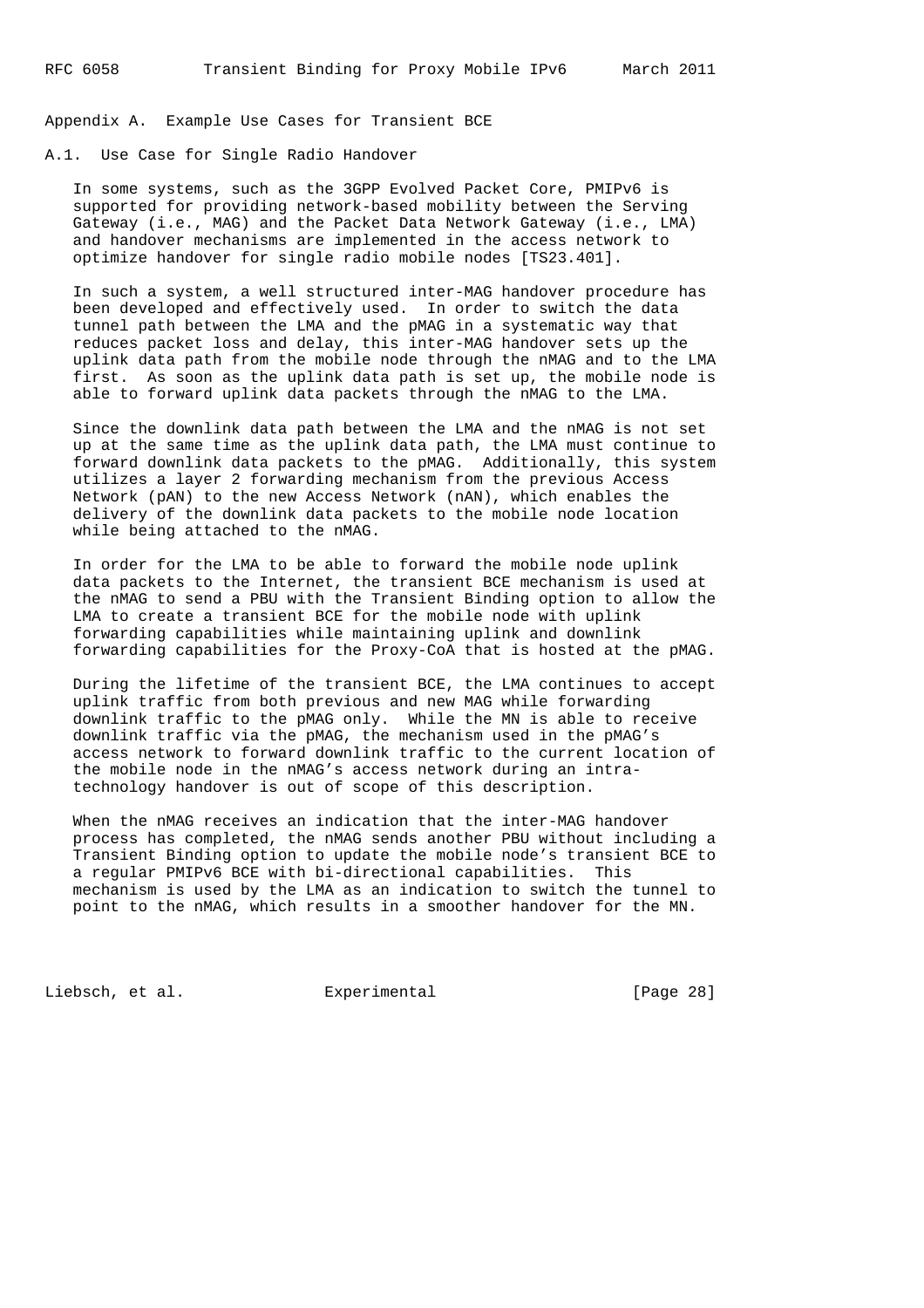An example of using a transient BCE for intra-technology handover is illustrated in Figure 5. When the nMAG receives the indication that the MN is moving from the pMAG's access network to the nMAG's area, the nMAG sends a PBU on behalf of the MN to the MN's LMA. In this PBU, the nMAG includes the MN-ID, the HNP, and the interface ID as per PMIPv6 base protocol [RFC5213].

 Furthermore, the nMAG indicates an intra-technology handover by means of the HI option and includes the Transient Binding option to indicate to the LMA that this registration should result in a transient BCE with a late downlink path switch. The nMAG sets the value of the transient BCE lifetime to a value that is dependent on the deployment and operator specific [D].

 After the nMAG receives an indication that the MN has completed the handover process and the data path is ready to move the tunnel completely from the pMAG to the nMAG, the nMAG SHOULD send a PBU to allow the LMA to turn the MN's transient BCE into a regular BCE and to switch the data path completely to be delivered through the new Proxy-CoA. In this case, the nMAG sends a PBU with the MN-ID, Interface ID, and HNP and at the same time indicates an intra technology handover by means of the HI option. In this PBU, the nMAG MUST NOT include the Transient Binding option, as shown in Figure 5  $[E]$ .

 In the event that the nMAG receives downlink traffic destined to the MN from the LMA after sending a PBU with the Transient Binding option included, the nMAG MUST deliver the downlink traffic to the MN. In this case, the nMAG SHOULD send a PBU to ensure that the transient BCE has been turned into an active BCE.

Liebsch, et al. Experimental [Page 29]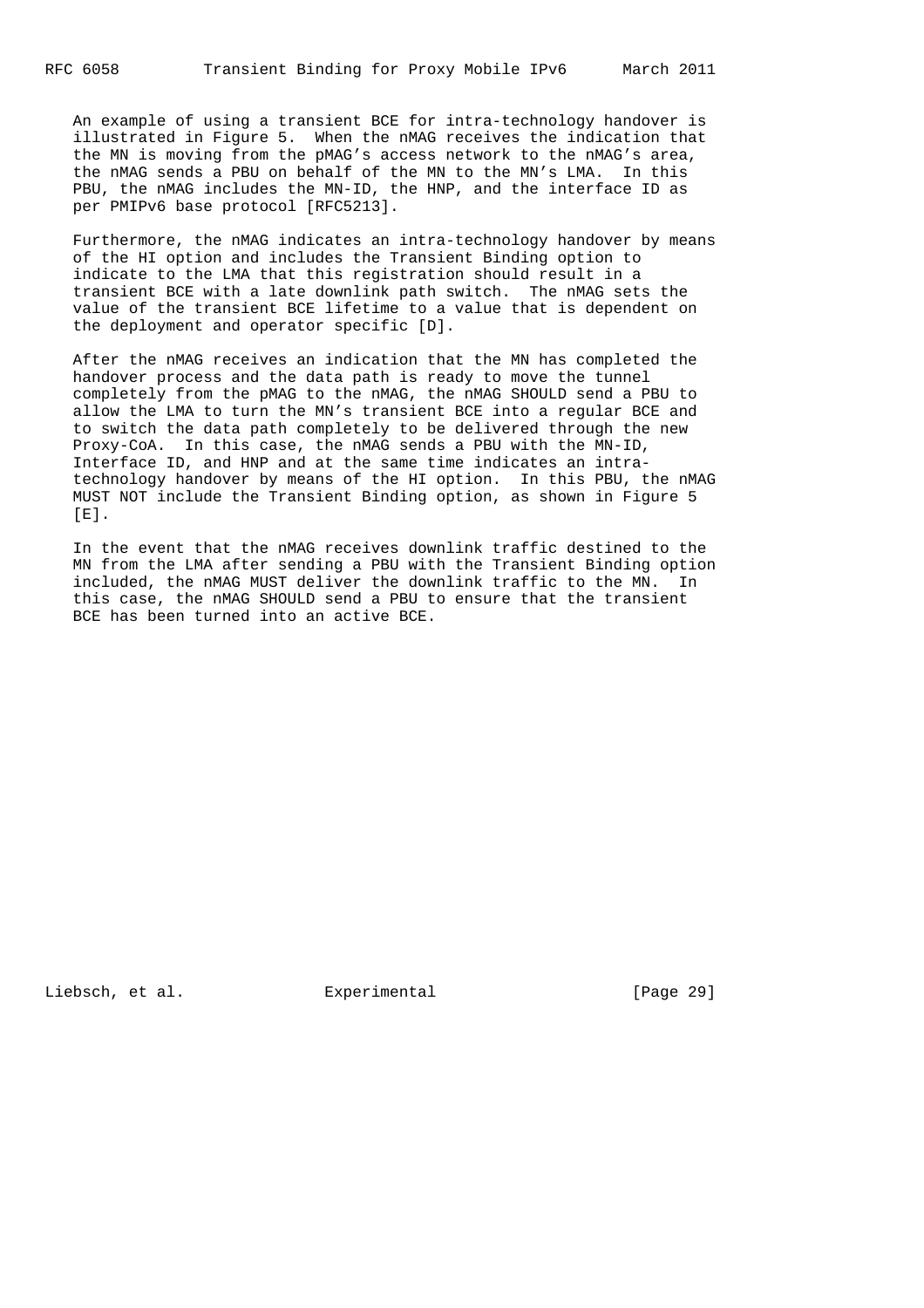



## A.2. Use Case for Dual Radio Handover

 During an inter-technology handover, the LMA shall, on the one hand, be able to accept uplink packets of the MN as soon as the MN has finalized address configuration at the new IF2 and may start using the new interface for data traffic, i.e., the PBU for the uplink shall be done before the radio setup procedure is finalized. But, to allow the MN to keep sending its data traffic on IF1 during the handover, uplink packets with the previously existing binding on IF1 shall still be accepted by the LMA until the MN detaches from pMAG with IF1 and the pMAG has deregistered the MN's attachment at the LMA by means of sending a PBU with lifetime 0. This is of particular importance as sending the registration PBU from the nMAG is transparent to the mobile node, i.e., the MN does not know when the

Liebsch, et al. Experimental [Page 30]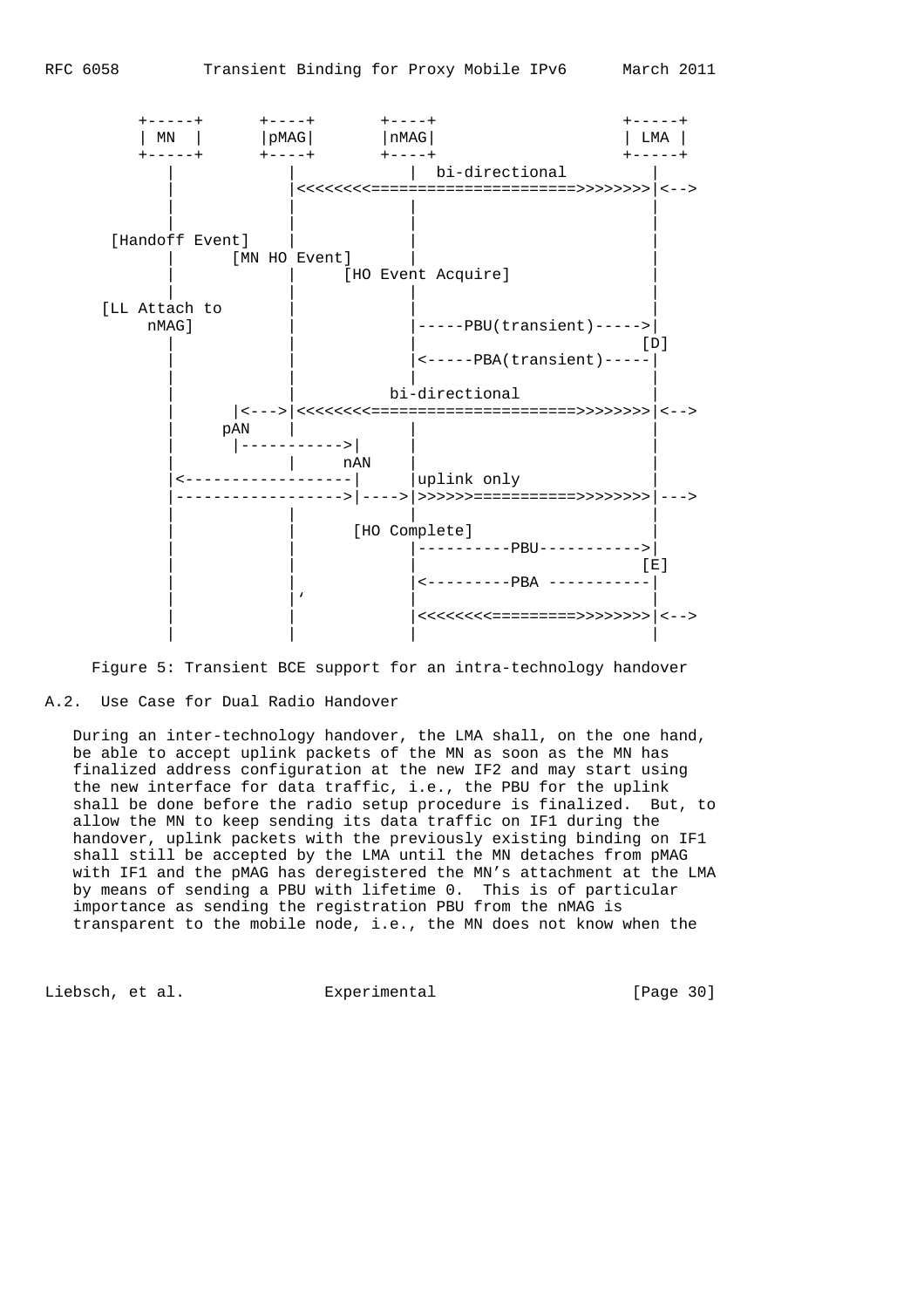PBU has been sent. On the other hand, switching the downlink path from the pMAG to the nMAG shall be performed at the LMA only after completion of the IP configuration at the MN's IF2 and after a complete setup of the access link between the MN and the nMAG. How long this takes depends on some interface-specific settings on the MN as well as on the duration of the target system's radio layer protocols, which is transparent to the LMA but may be known to MAGs.

 Similar to the use case for single radio handover, a transient BCE can be utilized for MNs with dual radio capability. Such MNs are still able to send and receive data on the previous interface during the address configuration on the new interface. Forwarding between the nMAG and pMAG is not required, but the case in which the LMA immediately starts forwarding downlink data packets to the nMAG has to be avoided. This is enabled by a PBU that has the Transient Binding option included, so that it is not necessary that MN and LMA synchronize the point in time for switching interfaces and turning a transient BCE into an active BCE.

 When the handover is finalized, the nMAG sends a second PBU without including the Transient Binding option and the LMA turns the MN's BCE into an active BCE. This PBU may overtake packets-on-the-fly from MN to LMA via pMAG (e.g., if the previous interface was of type GSM or Universal Mobile Telecommunications System (UMTS) with up to 150 milliseconds of uplink delay). The LMA has to drop all these packets from the pMAG due to the characteristics of the MN's active BCE. This can be avoided by entering another transient BCE state (Transient-A) during the activation phase and is characteristic for this use case. Whether or not to enter a Transient-A state is decided by the LMA.

 The use of a transient BCE for an inter-technology handover is exemplarily illustrated in Figure 6. The MN attaches to the PMIPv6 network with IF1 according to the procedure described in [RFC5213]. The MN starts receiving data packets on IF1. When the MN activates IF2 to prepare an inter-technology handover, the nMAG receives an attach indication and sends the PBU to the LMA to update the MN's point of attachment and to retrieve configuration information for the MN (e.g., HNP). The LMA is able to identify an inter-technology handover by means of processing the HI option coming along with the PBU sent by the nMAG. As in this example, the nMAG includes the Transient Binding option in the PBU to control the transient BCE at the LMA, the LMA updates the MN's BCE according to the transient BCE specification described in this document and marks the state of the BCE as 'transient' [F].

Liebsch, et al. Experimental [Page 31]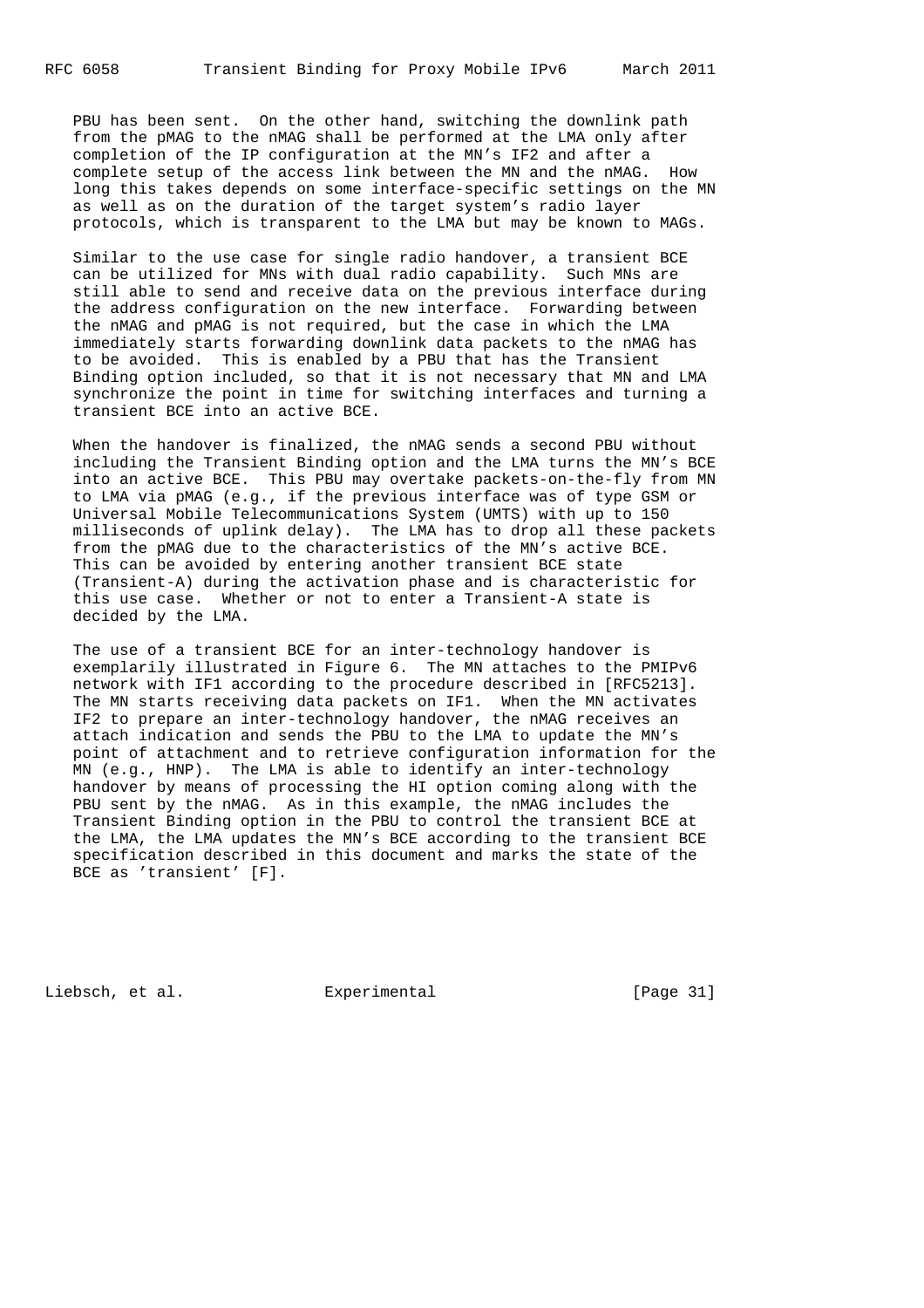As a result of the transient BCE, the LMA keeps using the previous forwarding information towards the pMAG binding as forwarding information until the transient BCE gets turned into active. The LMA acknowledges the PBU by means of sending a PBA to the nMAG. The nMAG now has relevant information available, such as the MN's HNP, to set up a radio bearer and send a Router Advertisement to the MN. While the MN's BCE at the LMA has a transient characteristic, the LMA forwards uplink packets from the MN's pMAG as well as from its nMAG. The nMAG may recognize when the MN's IF2 is able to send and receive data packets and sends a new PBU to the LMA without including the Transient Binding option to initiate turning the MN's transient BCE into an active BCE [G]. As a result of successfully turning the MN's transient BCE into an active BCE, downlink packets will be forwarded towards the MN's IF2 via the nMAG [H].





Liebsch, et al. Experimental [Page 32]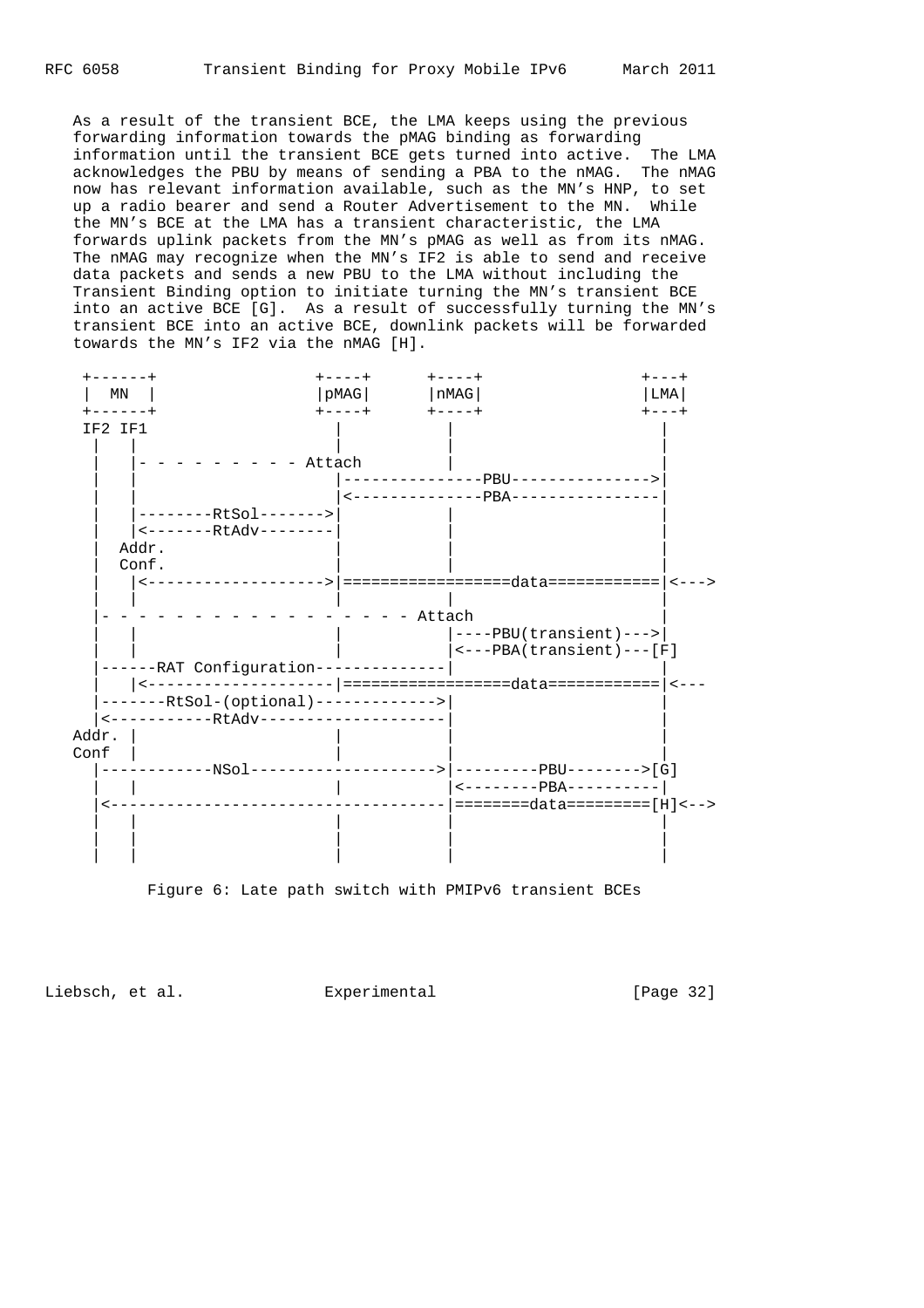Appendix B. Applicability and Use of Static Configuration at the LMA

 During the working group discussion of the functionality introduced by this document, it was mentioned that some current Home Agents are already handling some features and functionality introduced in this document via some static configuration. This Appendix captures the analysis that describes which functionality can be handled securely using a static configuration and which can not. In these cases where static configuration can be used, this section documents the possible disadvantages versus using the procedures captured in this document.

#### B.1. Early Uplink Traffic from the nMAG

 This use case is related to the handoff scenario when the access network establishes the uplink tunnel to the LMA before the downlink portion is done. Consequently, when the mobile node is attached to the nMAG and in the case of active handoff, the UE will start sending uplink traffic to the LMA through the nMAG.

 Since the LMA has a proxy BCE for this mobile node that points to the Proxy-CoA that is hosted at the pMAG, the LMA has a routing entry for the MN HNP that points to the pMAG-LMA tunnel. Any uplink packet coming from the nMAG will be dropped by the LMA.

 Allowing the LMA to forward the received uplink traffic from the nMAG to the Internet while the MN BCE points to the Proxy-CoA hosted at the pMAG is a violation of all mobility protocols that require a secure signaling exchange between the nMAG and the LMA before forwarding such traffic to the Internet. Otherwise, the LMA will be modifying the mobile node's routing entry based on an unsecured data traffic packet coming from the nMAG.

 Therefore, this case cannot be addressed by any statically configured information on the LMA. On the contrary, a secure signaling using Transient Binding option as detailed in this document is required to create a transient state for the mobile node BCE at the LMA. This transient state will allow a temporary routing entry of the mobile node to point to the nMAG Proxy-CoA.

#### B.2. Late Uplink Traffic from the pMAG

 This case is a very common case where the mobile node is handing over to another MAG while there is still some uplink traffic in flight coming from the pMAG. In this case, the LMA has the MN BCE points to the mobile node location before the handoff, i.e., pMAG Proxy-CoA. Then the LMA receives a PBU from the nMAG over a secure signaling tunnel, e.g., IPsec tunnel, which indicates some type of handoff as per the value in the handoff indicator mobility option.

Liebsch, et al. Experimental [Page 33]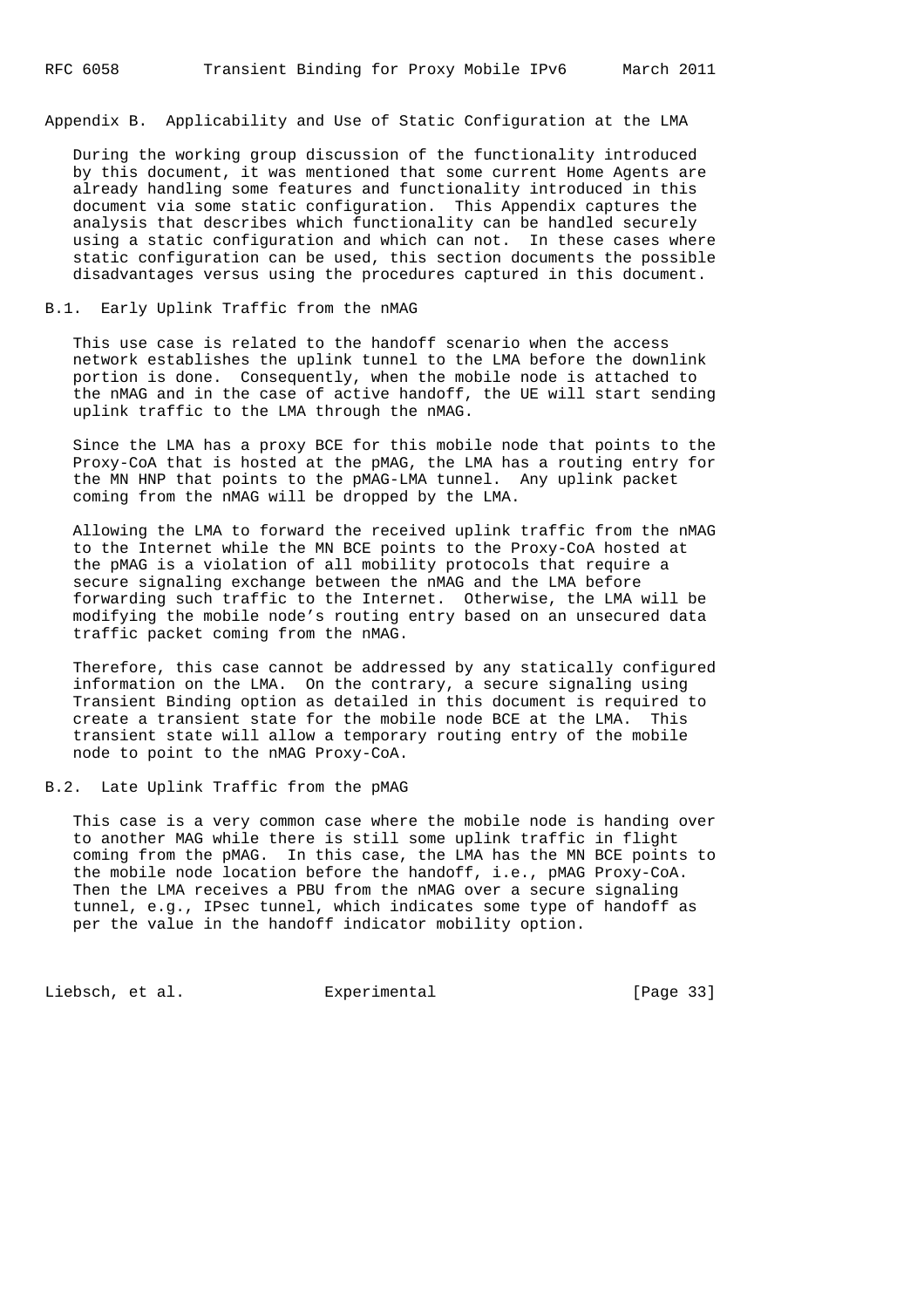If the PBU received from the nMAG was sent using the secure tunnel and successfully processed by the LMA, the LMA according to [RFC5213] switches the IP-in-IP tunnel to point to the nMAG Proxy-CoA. However, as the LMA is fully aware of the mobile node movement via secure signaling from the nMAG and the content of the PBU, which, in particular, contains the Handoff Indicator mobility option, the LMA can process some intelligence to allow the mobile node's late in-flight uplink traffic coming over the pMAG-LMA tunnel to proceed to the Internet.

 In order to handle all handoff circumstances, the activation mechanism as described in this document is preferable over a statically configured timer, and it would dynamically help in ending the late forwarding from the pMAG based on a protected signaling from the pMAG.

#### B.3. Late Switching of Downlink Traffic to nMAG

 One main use case of transient bindings is the late switching of downlink traffic routing at the LMA. This allows IP mobility protocol signaling between nMAG and LMA to be performed decoupled from the setup of the new link-layer connectivity, e.g., for performing a handover to an interface with time-consuming link setup procedures or for a make-before-break handover between interfaces.

 LMA behavior according to [RFC5213] does not allow for late path switching. The LMA, according to [RFC5213], can only act upon the Handover Indicator and has no information on the time of completion of link layer setup. Even if an LMA implementation would be configured to delay the path switching by a fixed time, which would violate [RFC5213], this would not lead to smooth handover performance but would even add latency to the handover. Only additional signaling as provided by this document provides the information that late switching is applicable and enables a synchronization of the handover sequence, i.e., the switching is adapted both to the finalization of the link between mobile terminal and nMAG and to the release of the link between mobile terminal and pMAG, whatever comes first. Stable handover performance is achieved using protected PMIPv6 signaling as per [RFC5213].

Liebsch, et al. Experimental [Page 34]